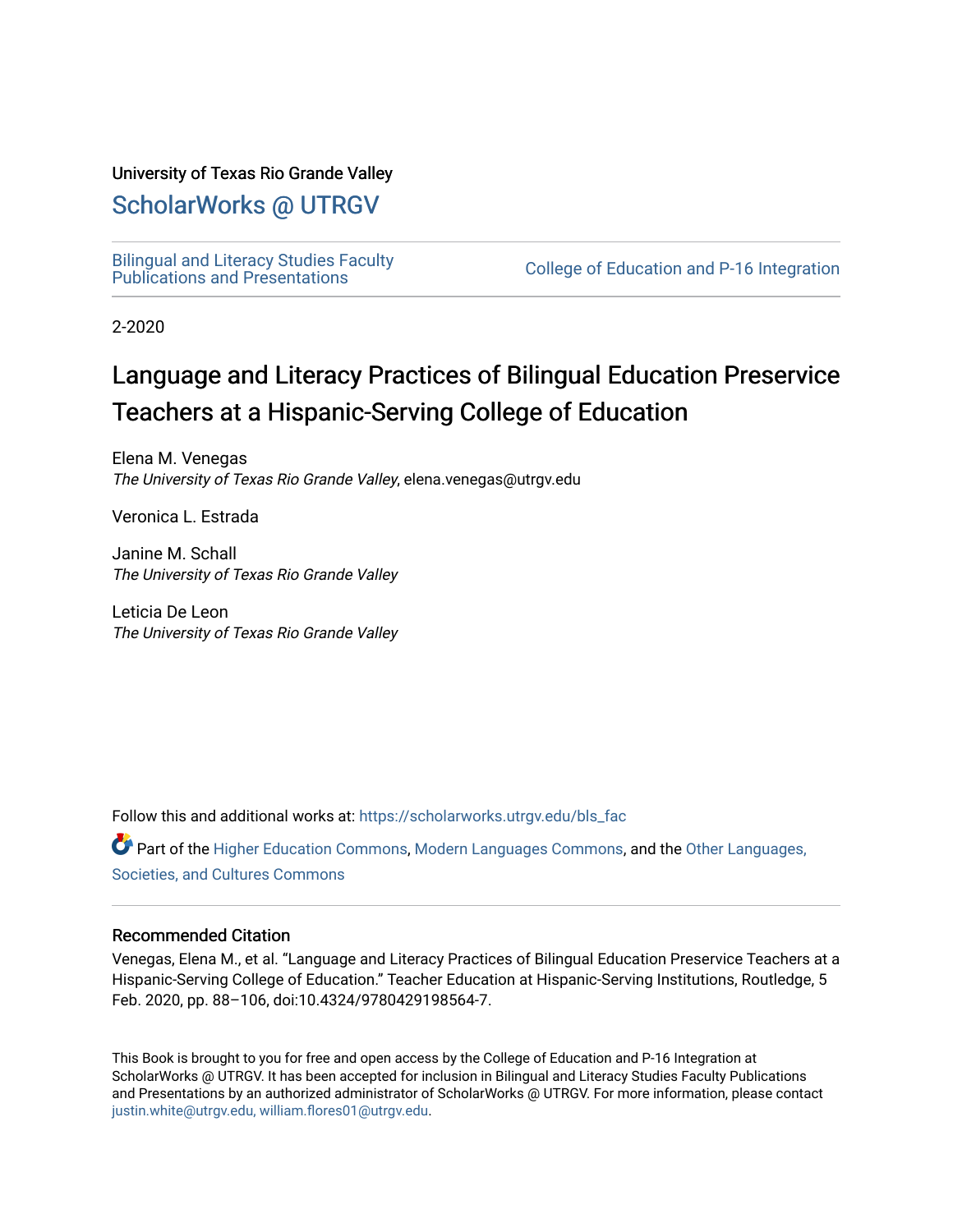Language and Literacy Practices of Bilingual Education Preservice Teachers at a Hispanic-Serving Institution The University of Texas Rio Grande Valley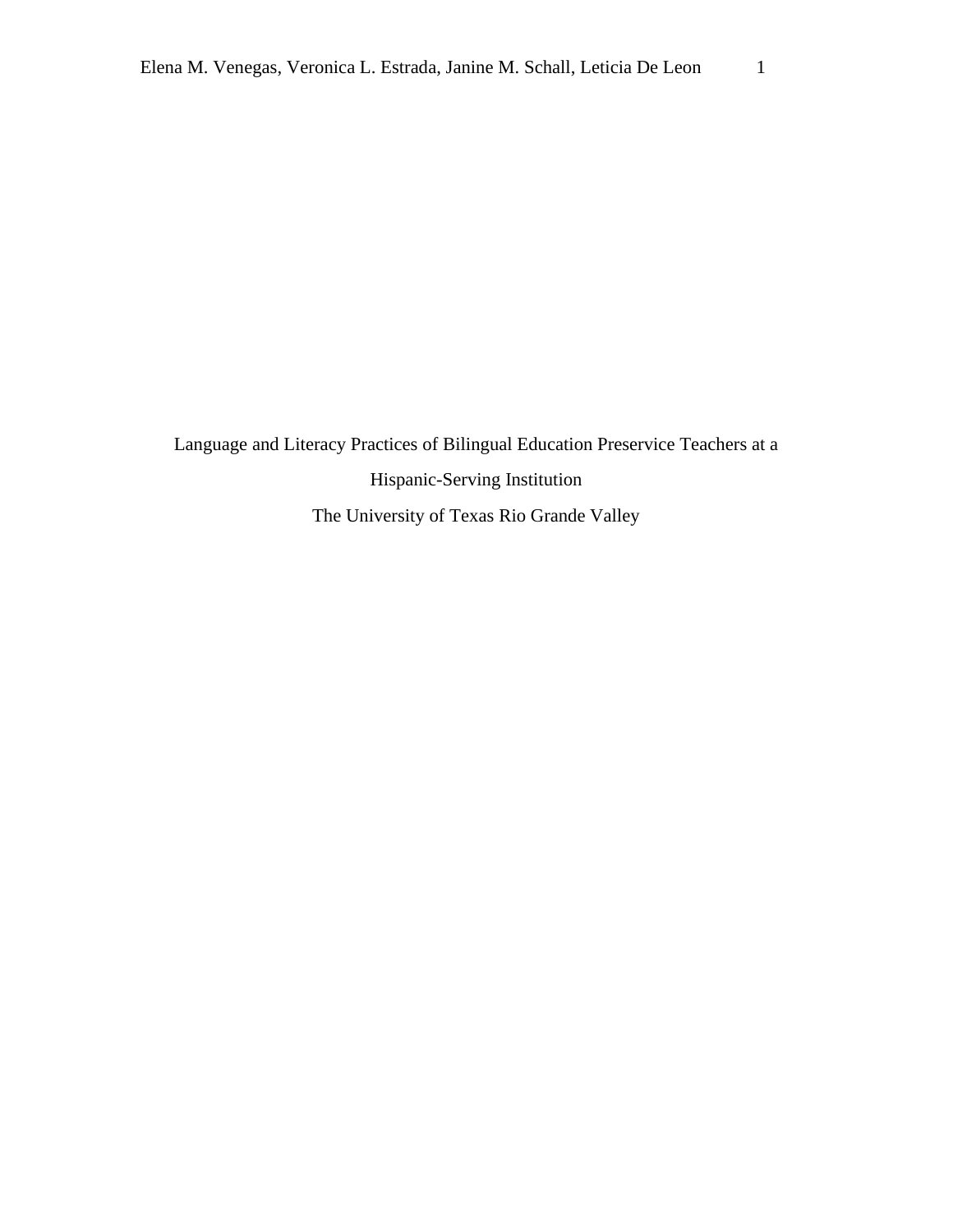# **Language and Literacy Practices of Bilingual Education Preservice Teachers at a Hispanic-Serving Institution**

In the U.S. today nearly 22% of the population age five and older speak a language other than English at home. Findings from the American Community Survey show that Spanish is the largest non-English language by far, spoken by 13% of the population age five and older (U.S. Census, 2017). As the bilingual population rises, so too does the demand for teachers who can serve this population. In Texas, with over onethird of Texas public school students speaking a language other than English at home, 18.8% are classified as English Learners, 9.73% as bilingual, and 9.01% are serviced by English as a Second Language (ESL) programs (Texas Education Agency, 2018b). Yet recruiting bilingual certified teachers within the state of Texas and beyond is difficult for various reasons including a rigorous certification process and additional workload demands such as translating English curriculum into Spanish (Swaby, 2017). The number of bilingual and/or English Learner students coupled with low numbers of certified bilingual teachers and a difficult recruitment process suggests that colleges of education must be proactive in recruiting, retaining, and supporting bilingual preservice teachers.

The teacher preparation program where we work is in a Hispanic-Serving Institution (HSI) on the U.S./Mexico border in South Texas. We primarily enroll students from the Rio Grande Valley (RGV), a highly Spanish/English bilingual region where most of the population is of Mexican heritage. While the HSI designation means that an institution of higher education has an enrollment of at least 25% Hispanic students, in our college approximately 92% of the students identify as Hispanic. Many are also firstgeneration college students from immigrant families. While our bilingual education program is the largest elementary certification program in the college, we do not produce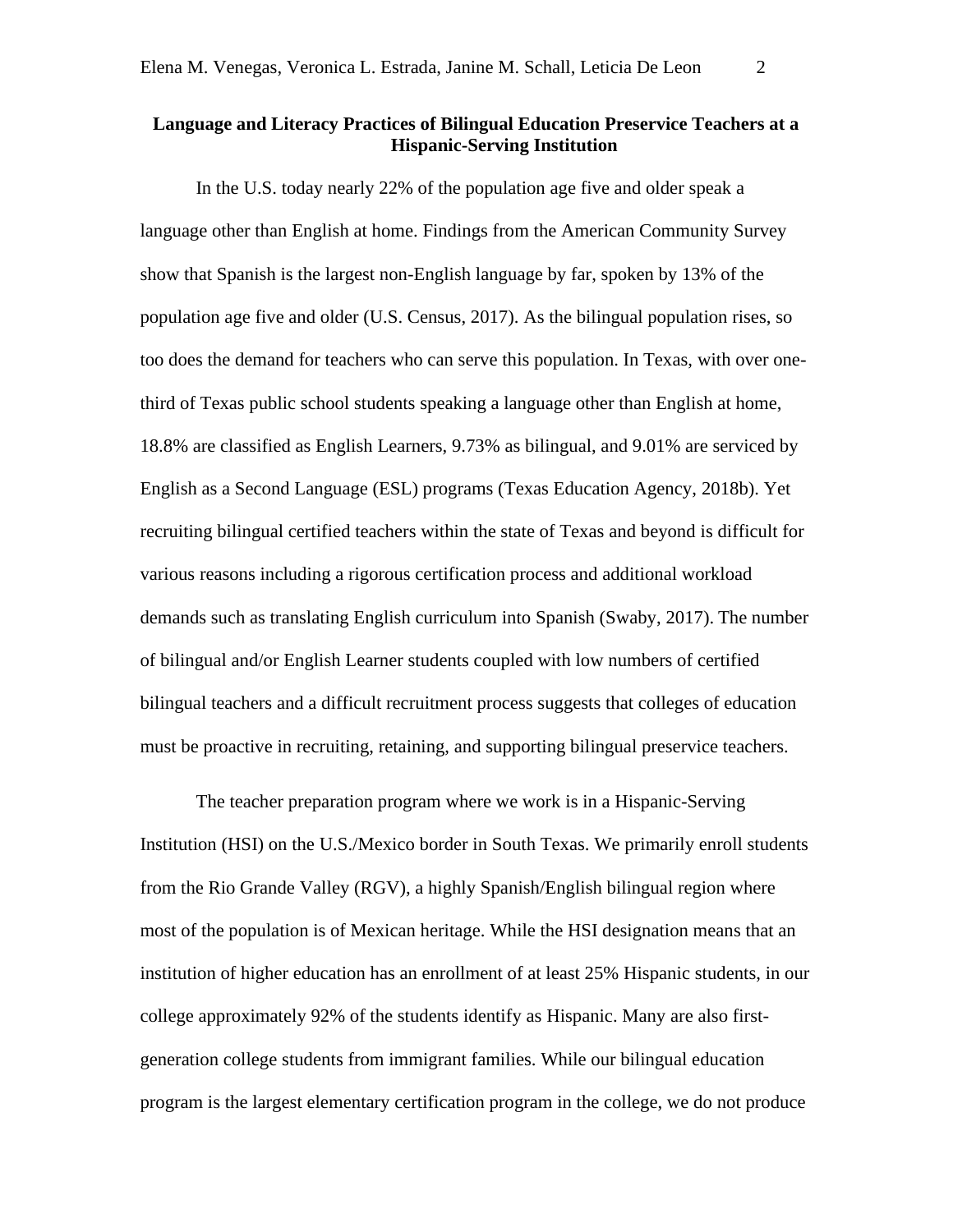enough bilingual teachers to meet the demand of the local and state public schools. As teacher educators who care deeply about the education of Latinx students and who understand the need to produce more highly qualified and competent Latinx teachers, we believe that a preparation program built upon preservice teachers' cultural, linguistic, and community assets will help us recruit, retain, and graduate teachers who not only possess content and pedagogical knowledge, but who also understand and value their own culture and that of their future students.

As a Hispanic-Serving College of Education (HSCOE) it is imperative that we better understand the assets and needs of our pre-service teachers. Given our context, we have the unique opportunity to access and affirm the rich linguistic and cultural resources of our students. The research presented in this chapter centered on an exploratory study of the language and literacy practices of undergraduate students within our HSCOE. Although all undergraduate students were invited to participate in the survey, here we present only those findings related to the language and literacy practices of bilingual preservice teachers, as they were the largest group of participants. Furthermore, understanding the language and literacy practices of bilingual teacher candidates is an essential step in affirming biculturalism for Latinx students not only within P-12 schooling but also in teacher education. To achieve this goal, HSCOEs must first understand and approach the language and literacy practices of bilingual teacher candidates from an asset-based perspective.

#### **Theoretical Framework**

Two theoretical perspectives informed our study: asset-based education and an ecological view of literacy. Historically, the institution of education in the U.S. has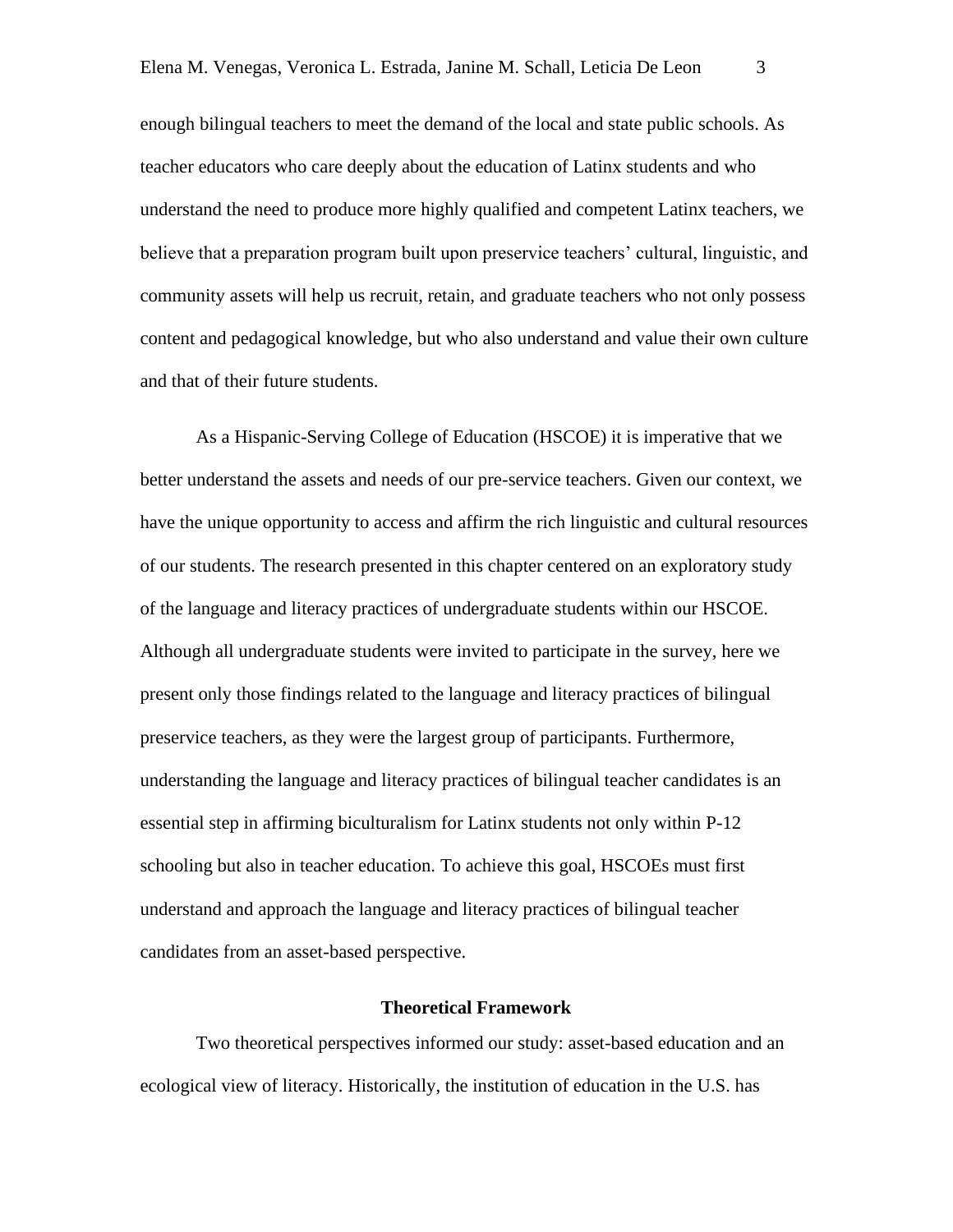viewed students from marginalized populations, such as the preservice teachers at our college, in negative terms since they diverge from white, middle-class population norms. These divergences are seen as problems, or deficits, that inhibit the academic success of students and communities of color. As Paris and Alim (2014) wrote, deficit approaches view the "languages, literacies and cultural ways of being of many students and communities of color as deficiencies to be overcome" (p. 87). Yosso (2005) stated, "One of the most prevalent forms of contemporary racism in US schools is deficit thinking" (p. 75) as it ignores or devalues the many strengths found in communities of color. Rather than focusing on the so-called deficits of marginalized populations, many educators today believe that culturally sustaining pedagogies in asset-based education are the best way to affirm the language, literacy, and cultural practices of students and access their strengths for academic success. Beginning in the 1990s, asset pedagogies "repositioned the linguistic, literate, and cultural practices of working-class communities—specifically poor communities of color—as resources and assets to honor, explore, and extend" (Paris & Alim, 2014, p. 87).

The assets that students of color bring with them include a set of literacy practices that help communities of color navigate personal, professional, and academic worlds. Literacy is far more than the ability to write and comprehend printed text. The ecology of literacy perspective explains that literacy is a set of social practices embedded within specific historical, linguistic, economic, and political contexts (Barton, 2007). This perspective allows for attending to sociocultural aspects of literacy without excluding cognitive dimensions inherent to reading and writing (Hall, Smith & Wicaksono, 2011). This means that what counts as literacy, what types of literacy practices are valued or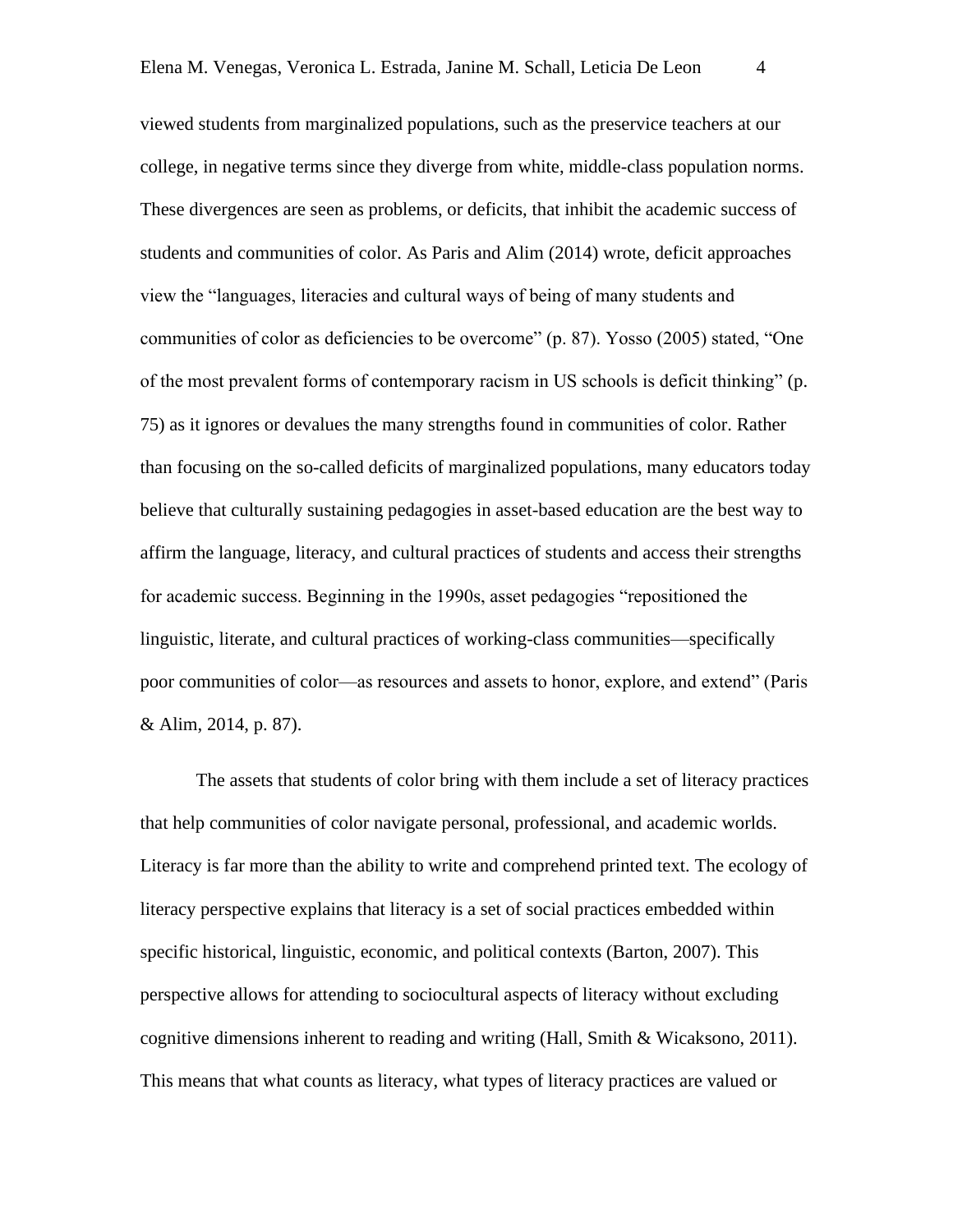devalued, who is given access to literacy and in what ways, are not fixed points in the universe, but instead emerge from socially constructed contexts.

# **Review of Literature**

Language and literacy practices shape people's identities and how they exist in the world (Jimenez, 2000; Moll, 2014). Language and literacy development also have an essential role in adult success since reading allows people to access, analyze, synthesize, and use knowledge to understand the world and learn new things (Murnane, Sawhill,  $\&$ Snow, 2012).

Much of the literature related to language and literacy practices at the postsecondary level focuses on academic literacy, especially the particular language of higher education and academia (Maloney, 2003). All undergraduates are expected to enter college with academic literacy skills, yet research suggests that professors and students believe that these skills are underdeveloped. Burrell, Tao, Simpson, and Mendez-Berrueta (1997) found that faculty at a Predominantly White Institution (PWI), worried that their students did not enter post-secondary education with the writing, reading, critical thinking, and problem-solving skills needed for success in college. Some students also feel their PK-12 schooling inadequately prepared them for the rigor of higher education. First-generation college students rated themselves lower than their peers on a selfassessment of their oral and written communication (Penrose, 2002), and Latinx students reported difficulty meeting the academic literacy demands of college (Murillo & Schall, 2016). Similarly, African-American college students reported being held to lowered academic expectations by their high school teachers, which resulted in them feeling underprepared for college (Banks, 2005). In addition, the academic literacy demands of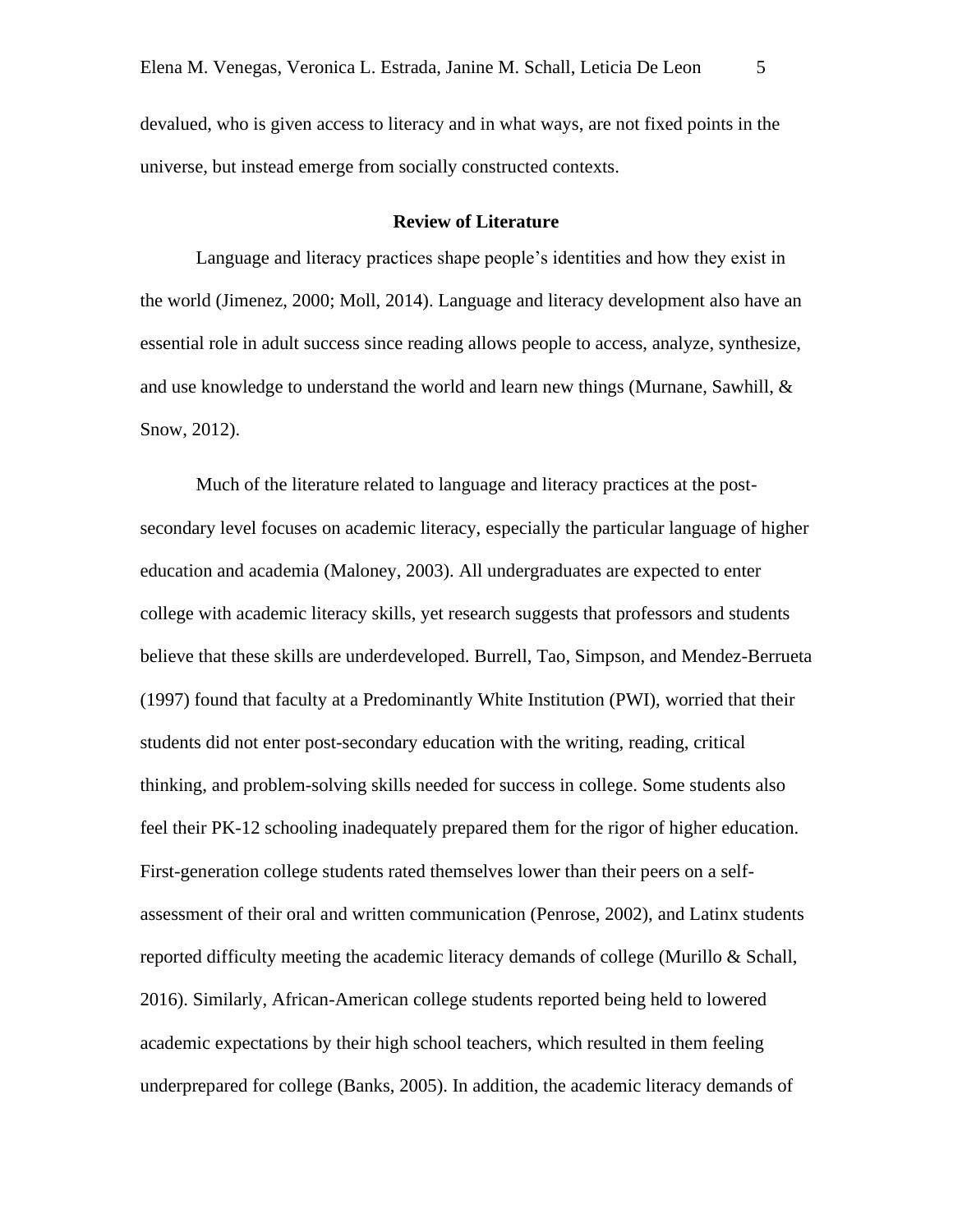college may be greater for students whose first language is not English (Berman  $\&$ Cheng, 2001).

Upon entering college many students undergo a process of "reacculturation" (Elmborg, 2006, p. 196) as they learn the literacy conventions of the academy and their respective disciplines. Reacculturation may be painful for students of color, "because the academy is itself so imbued with white western culture…as an outsider to that culture these students [of color] were not even aware that they lacked the requisite literacy they needed for survival in the system" (White, 2005, p. 377). Thus, students of color may feel alienated from the academic community, especially if their cultural and/or linguistic backgrounds are not respected (White).

Yet, despite the potential difficulties of adapting to academic literacy at the postsecondary level, students from marginalized populations are as successful as their peers. Penrose (2002) found no differences between the academic performance of firstgeneration college students and their peers. Banks (2005) noted that "Despite the frustration of limited high school preparation, once experienced in the college English setting, the students developed a variety of academic and personal strategies to compensate for lack of literacy preparation" (p. 31) while Berman and Cheng (2001) saw that the academic performance, as measured by grade point average, of non-native speakers of English mirrored that of their peers. In fact, research indicates that for bilingual Latinx students, their bilingualism is not a deficit but a positive predictor of academic success (Jang & Brutt-Giffler, 2018; Lutz & Crist, 2009).

 The intersection of language and academic preparedness and performance for bilingual Latinx students is particularly noteworthy. First language literacy proficiency of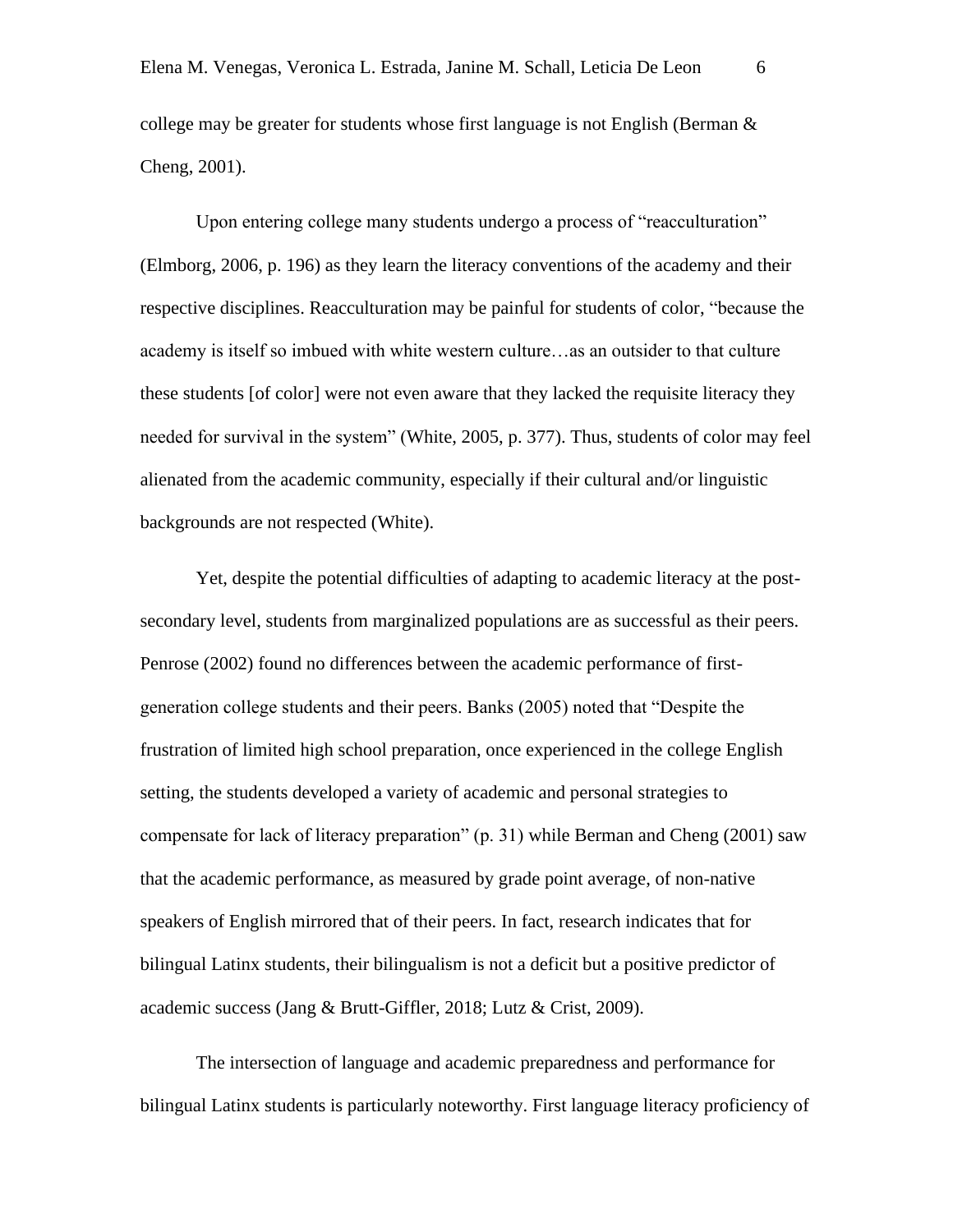Latinx students is a positive predictor of four-year college attendance (Jang & Brutt-Giffler, 2018). Arguably, the literacy and cognitive skills of bilingual students are greater than those of their Spanish monolingual and their English monolingual peers (Roosa et al., 2012). Lutz and Crist (2009), for example, found that biliterate Latinx students had a higher high school grade point average (GPA) than their Latinx peers whose Spanish proficiency was limited. García, Woodley, Flores, and Chu (2012) studied New York City public schools with higher than city average populations of Latinx and emergent bilingual students as well as high graduation rates. A chief contributing factor to their students' success was the utilization of translanguaging and bilingualism (García et al., 2012). Translanguaging involves speakers moving fluidly between linguistic codes such as English and Spanish—in ways that serve a communicative purpose (Allard, Mortimer, Gallo, Link, & Wortham, 2014).

While translanguaging and bilingualism contributes to academic success, bilingual Latinx students pursuing a teaching career often encounter mixed messages regarding their abilities to speak both Spanish and English. On the one hand, there is a dire need for bilingual teachers as the United States school population becomes increasingly racially/ethnically, culturally, and linguistically diverse. On the other hand, bilingual preservice teachers may have encountered (and internalized) deficit perspectives of their bilingualism not only as PK-12 students but also in their teacher preparation programs.

The U.S. Department of Education (2016) projects that 29% of public school students will be of Hispanic descent by the year 2024. As of 2017-2018, 52.37% of public school students within the state of Texas, where this study occurred, identified as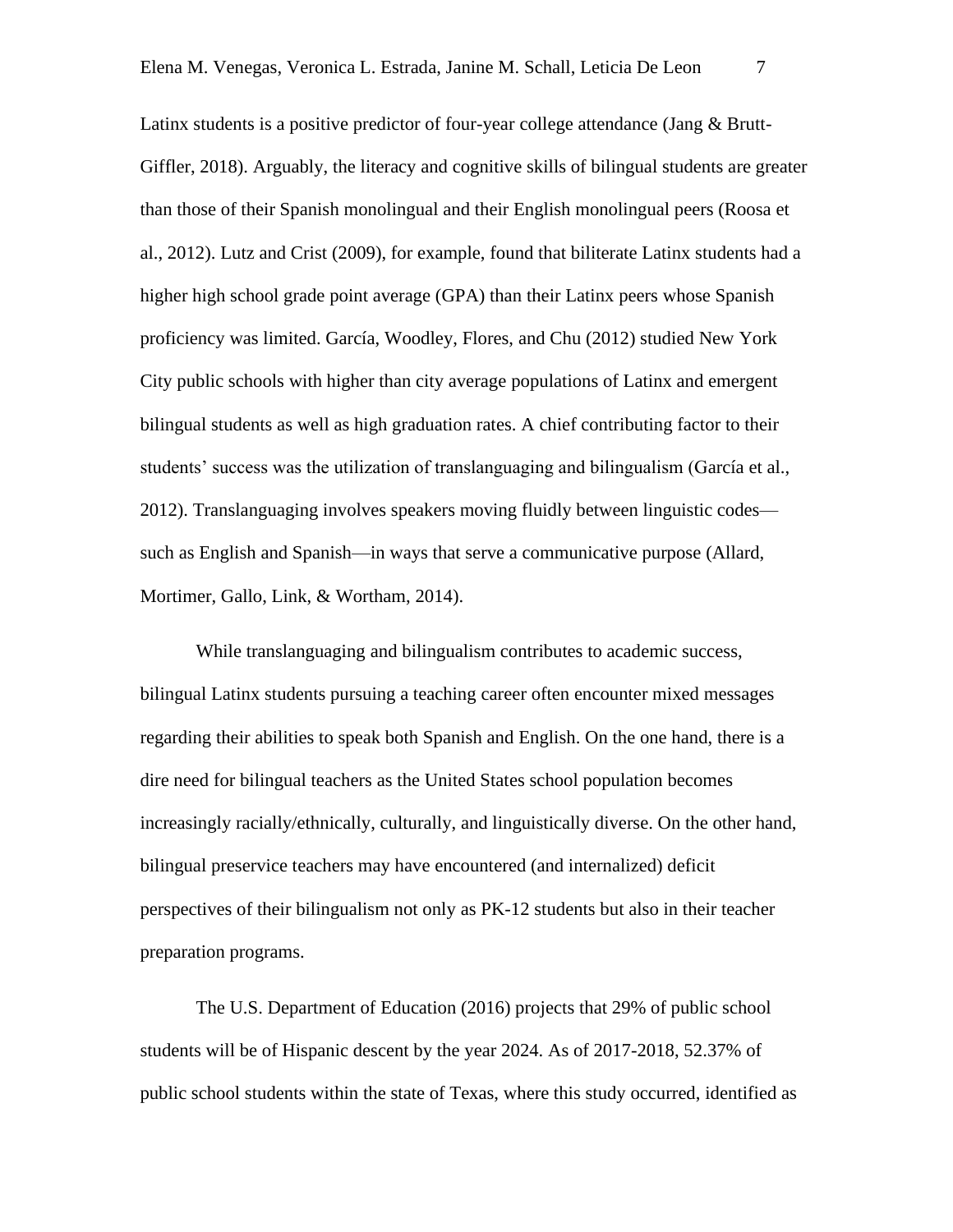Hispanic, but only 27.2% of their teachers did (Texas Education Agency, 2018a). The disparity between the racial/ethnic composition of U.S. public school students and teachers is likely to continue since U.S. public school students are projected to become increasingly diverse (U.S. Department of Education, 2016) whereas 68% of education majors identify as white (King, 2019).

Thus, within U.S. public school classrooms there is a plausibility for cultural mismatch. Cultural Mismatch Theory postulates:

U.S. institutions tend to promote mainstream, independent cultural norms, and exclude interdependent cultural norms that are common among underrepresented groups [and] when institutions promote only mainstream norms, they inadvertently fuel inequality by creating barriers to the performance of underrepresented groups (Stephens & Townsend, 2015, p. 1304).

Cultural mismatch in the classroom can lead to students of color being expected to adapt their learning styles and classroom/school behaviors to the cultural norms of their primarily White teachers. Furthermore, cultural mismatch may lead teachers to adopt deficit perspectives of their students, particularly students of color, English Learners, and students from low socioeconomic backgrounds (Milner, 2010).

The need for teachers of color is imperative to the success of students of color since teachers of color are more likely to understand, respect, and advocate for students of color. In addition, teachers of color are more likely to set high expectations and standards and develop strong relationships with students of color (U.S. Department of Education, 2016). As both people of color and speakers of a language in addition to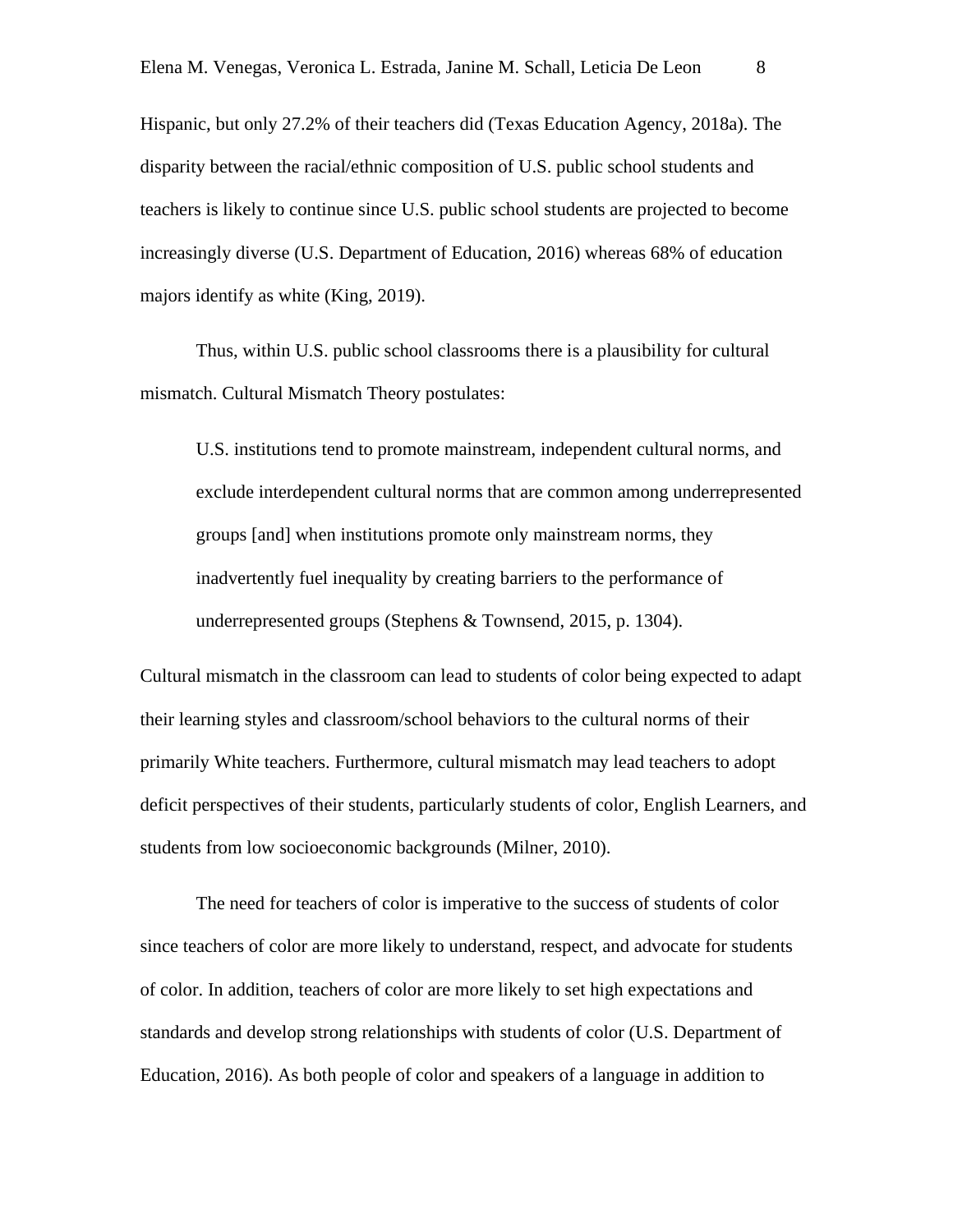English, bilingual preservice teachers may have encountered deficit perspectives as PK-12 students. Allard et al. (2014) juxtaposed the approaches of one high school and one elementary school towards immigrant students. At the secondary level, students' Spanish language proficiency was viewed as substandard and problematic. This deficit perspective resulted in lowered expectations, including the adoption of a model akin to special education for emergent bilingual students. In fact, the use of Spanish may be viewed as a hindrance to English language acquisition despite research touting the benefits of bilingualism (Tran, 2010). Such deficit perspectives encountered during schooling can be internalized and can influence bilingual preservice teachers as they prepare to become teachers themselves (Miller, 2017.

A survey of presidents and chancellors at HSIs found that nearly 40% of respondents viewed students at their institutions as underprepared for the academic workload required of undergraduates (de los Santos & Cuamea, 2010). In responding to these findings, Garcia and Ramirez (2018) remarked, "These findings suggest that some HSI leaders make decisions influenced by a deficit-based framework—potentially perpetuating the marginalization of students, rather than working to transform the campus environment into one that empowers students and recognizes their strengths" (p. 359).

A subtractive approach (Valenzuela, 1999)—emphasizing the acquisition of the English language at the cost of Spanish—to bilingual education pervades U.S. public schools and can inhibit the development of academic Spanish (Guerrero & Guerrero, 2017). This potential lack of academic Spanish can result in deficit perspectives of these preservice teachers, even among themselves. As Guerrero and Guerrero stated, "some certified bilingual education teachers enter the classroom unsure of their linguistic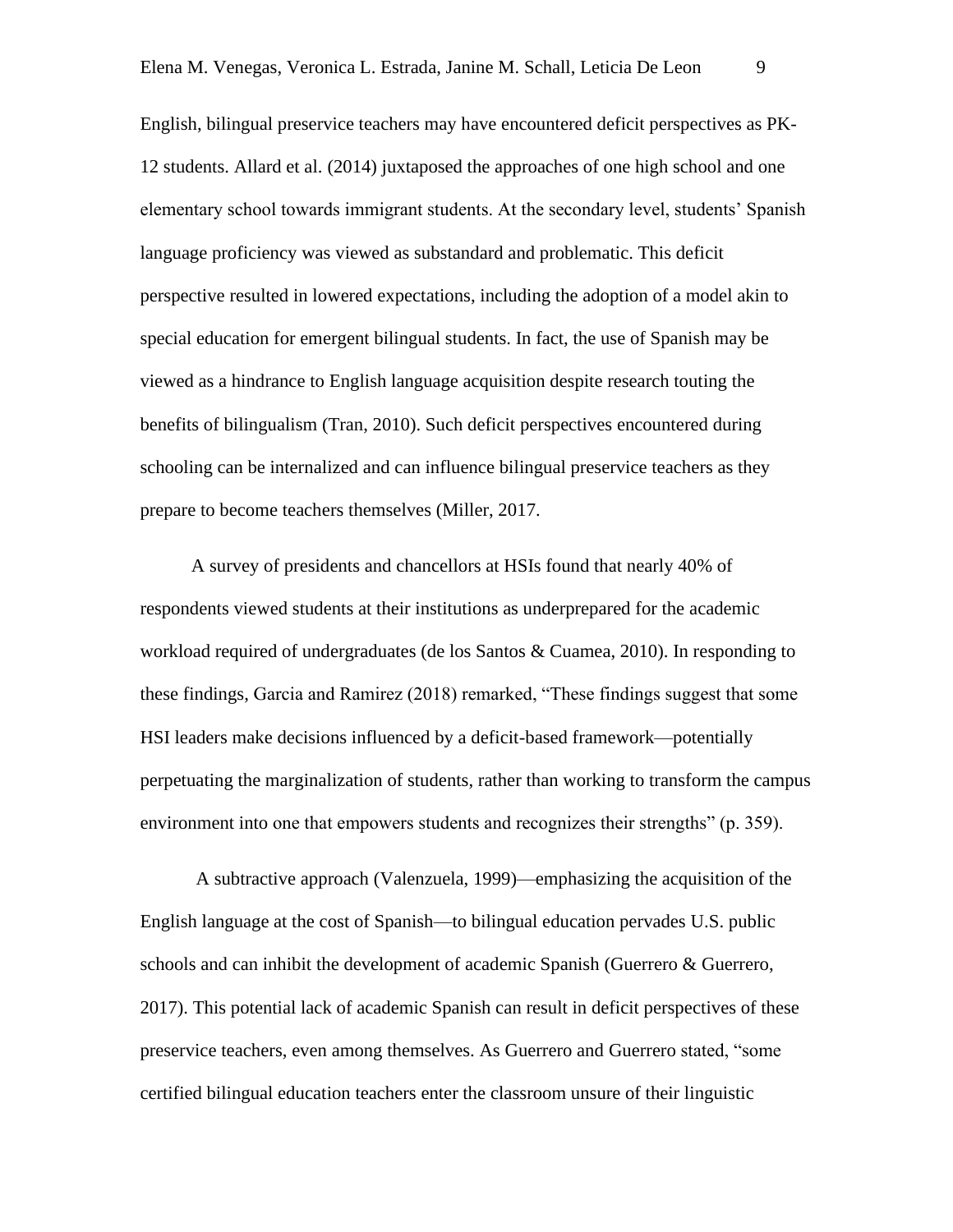abilities, lacking some abilities, and even questioning the very value of academic Spanish" (p.9).

Monoglossic language ideology, which values only monolingualism and sees language as a decontextualized skill (García and Guevara-Torres, 2010), may persist amongst both teacher educators and preservice teachers through the prevalence, and therefore privileging of, instructional materials produced in English even within bilingual teacher education courses (Musanti & Rodriguez, 2017; Guerrero & Guerrero, 2017). Moreover, bilingual preservice teachers themselves may believe that the language of their homes and communities are unsuitable for academic contexts (Murillo, 2017). However, what happens in K-12 schooling and educator preparation programs can also influence preservice teachers in positive ways. For example, the bilingual preservice teachers who participated in Miller's (2017) study reported feeling called to teach after having positive experiences with teachers who embraced their culture and languages as assets.

#### **Methodology**

This chapter reports on a subsection of results from a larger study that explored language and literacy practices of preservice teachers through an exploratory crosssectional survey. The question guiding this study was, "What are College of Education & P-16 (CEP) student perceptions regarding the language and literacy practices they use to navigate their personal, work and academic lives?" Sub-questions included: 1) What is the language and literacy knowledge of bilingual preservice teachers? 2) What language and literacy practices do bilingual preservice teachers use to navigate their personal, work, and academic lives? 3) What are the literate identities of bilingual preservice teachers, and how does language and culture impact these literate identities? 4) What role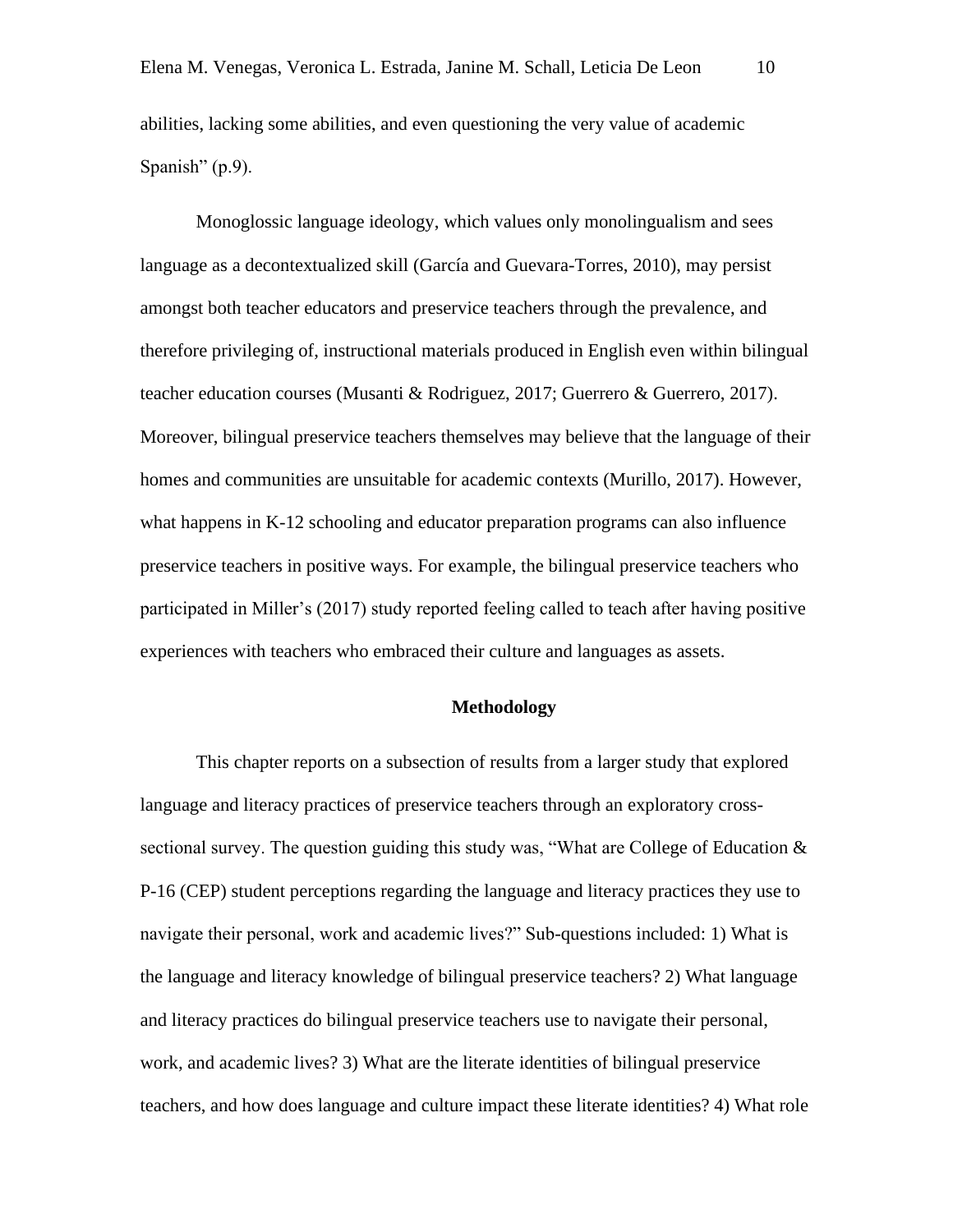does the digital literacy of bilingual preservice teachers play in their success, and how do their language and literacy practices play a part in that success? In this chapter we report specifically on results from the preservice teachers in the bilingual education program.

**Data Collection.** A primary purpose for collecting data via a survey is to obtain new data that is otherwise not readily available (Calder, 1998). Thus, to learn more about the literacy practices of preservice teachers at an HSI, we constructed a survey informed by a systematic review of extant literature (Kelley, Clark, Brown, and Sitzia, 2003). The survey instrument was designed to be anonymous, self-administered, web-based, and cross-sectional. A cross-sectional survey facilitates descriptive research with the intent of "examin[ing] a situation by describing important factors associated with that situation, such as demographic, socio-economic, and health characteristics, events, behaviors, attitudes, experiences, and knowledge" (Kelley, et al., 2003, p. 261).

The survey was divided into four sections including the following: demographic information, language and literacy, digital literacies, and literacy identities. The survey consisted of 54 questions and took between 9-12 minutes to complete. Questions were formatted as single choice, multiple choice, text entry, Likert single answer, Likert drop down list, and rank order. In order to validate the survey, we sent it to two literacy experts in the field of teacher education at other institutions of higher education for review, then pre-tested it with five undergraduate students pursuing elementary-level teacher certification (Ruel, Wagoner, & Gillespie, 2016). Based on feedback acquired during the pre-testing process, we altered the survey for clarification (e.g., firstgeneration college student), merged two categories into one regarding language usage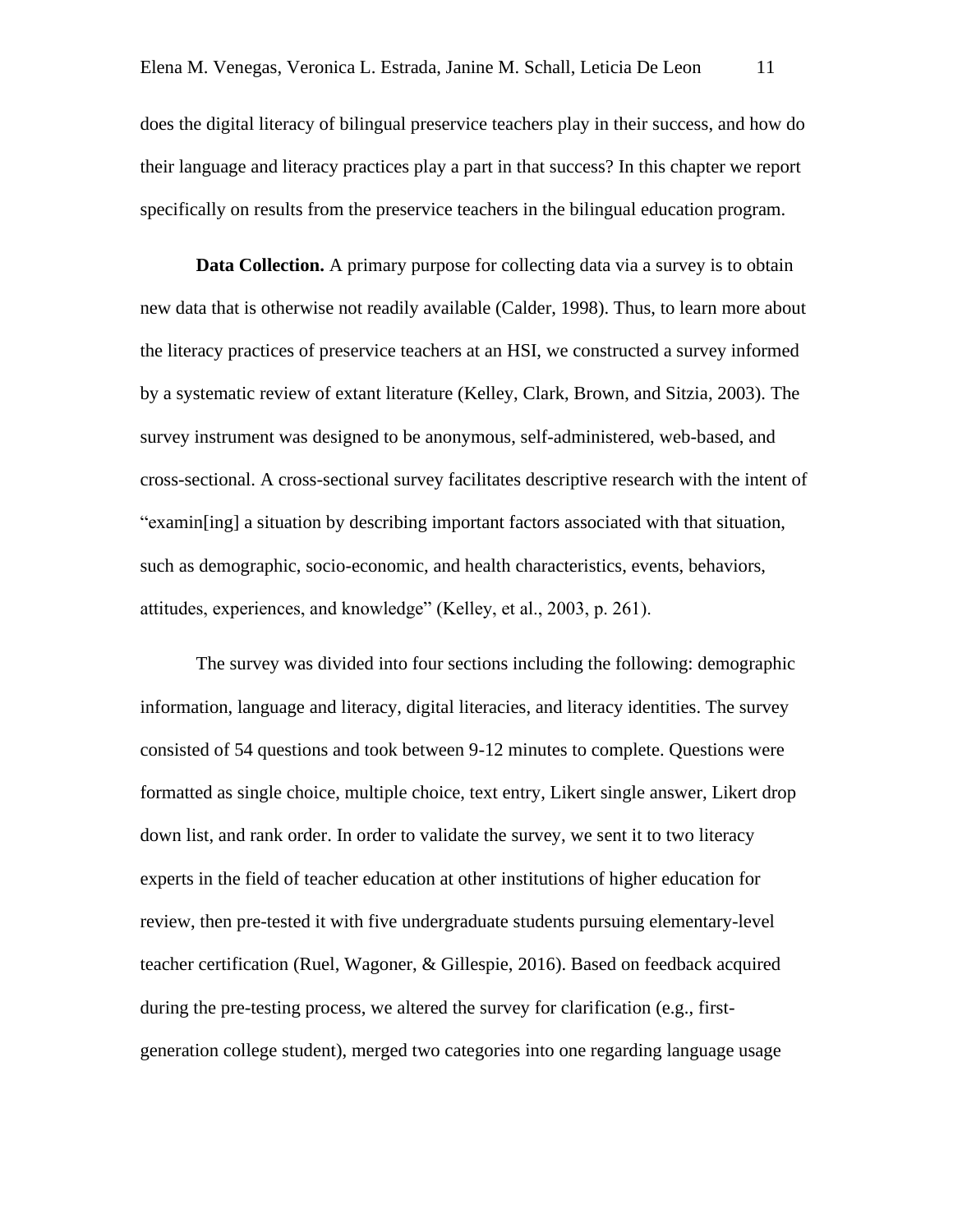(i.e., "Spanglish/Tex-Mex"), and added an "as needed" option for several questions regarding usage of various types of texts.

Participants. After this validation process, we invited 2053 declared education majors from our HSCOE to participate in our electronic survey, obtaining an overall response rate of 16.37% (n= 336). From this sample, the majority of respondents, 48.7%  $(n = 162)$ , were bilingual education preservice teachers, followed by 23.4%  $(n=78)$  EC-6 early childhood, 8.71% (n=29) high school education majors, and considerably lower numbers of students enrolled in special education, middle school, all-level, and ESL teacher preparation programs. We analyze and discuss data from the bilingual education preservice teacher subgroup given they made up almost half of the participants in the survey and it is the largest subgroup in our teacher preparation program.

The bilingual education program is an elementary teacher preparation program that prepares students to work in English/Spanish bilingual classrooms. During the program, the preservice teachers take five education courses, taught in Spanish or bilingually, related to bilingual education content. They also take two courses from the Modern Languages department which are taught in Spanish. One hundred percent of the bilingual education respondents described themselves as 'Hispanic or **Latino**,' and all but one were female. Table 1 provides for basic descriptive demographics of this subgroup.

# -Insert Table 1-

#### **Data Analysis**

Our research questions and sampling procedures were designed to gain insight into language and literacy practices of bilingual education preservice teachers at an HSI. Given that the survey was designed to generate hypotheses and learning, we analyzed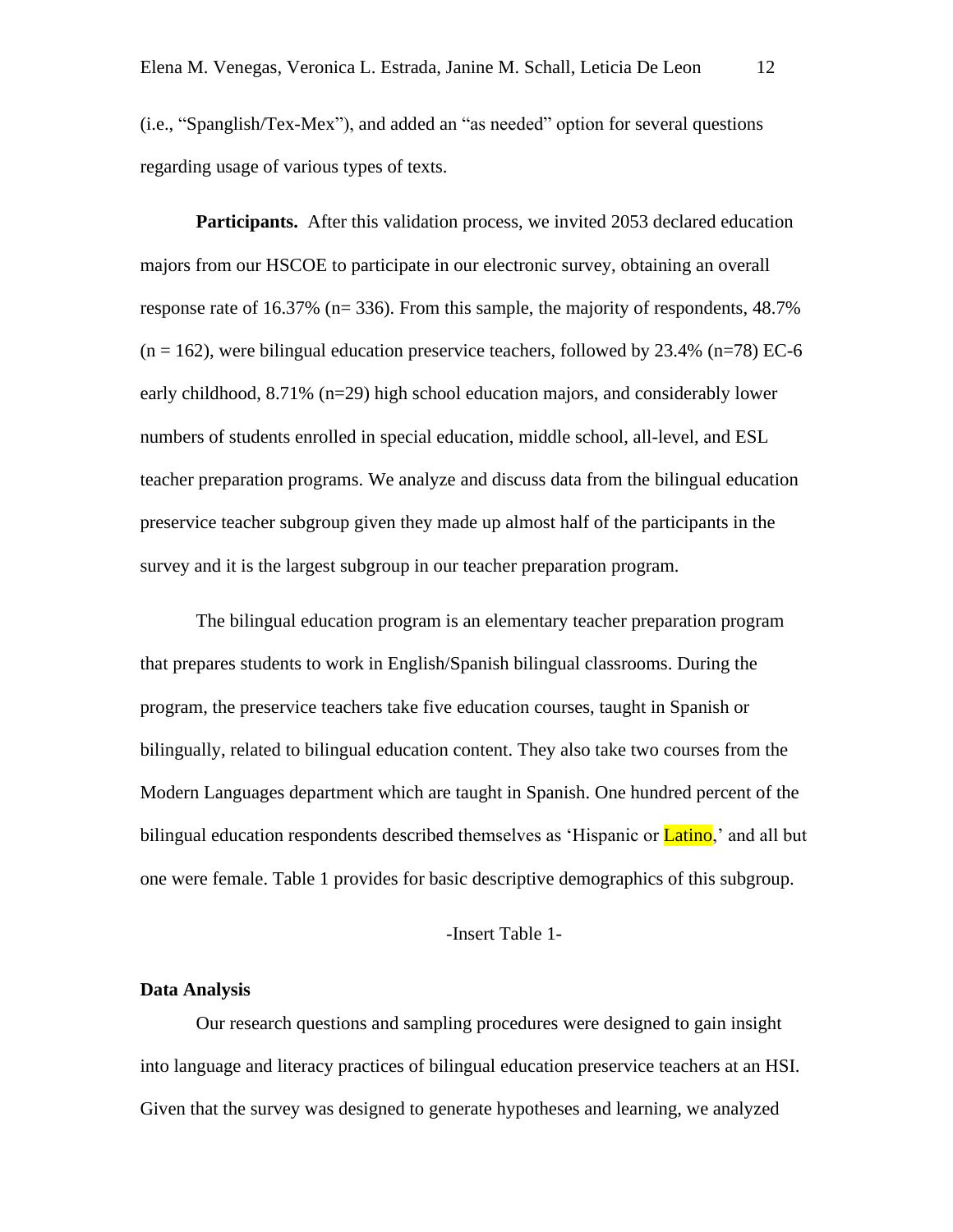survey data through thematic analysis (Gerber, Abrams, Curwood, & Magnifico, 2017; Saldaña, 2013). We read through the results of the survey together, generated initial codes, analyzed the codes through reflective discussion, and generated three themes that are discussed below.

# **Results and Findings**

Findings are reported by three themes: *Contextualized Linguistic Flexibility, Reflecting a Shift in Literacy,* and *Mixed Perceptions and Attitudes.* Contextualized Linguistic Flexibility refers to our bilingual education preservice teachers' abilities to fully utilize their linguistic resources as well as engage in translanguaging. Reflecting a Shift in Literacy denotes increased usage of multimodal texts and multiliteracies. Mixed Perceptions and Attitudes refers to our bilingual education preservice teachers' selfperceptions of their linguistic and literacy abilities.

#### **Contextualized Linguistic Flexibility**

The bilingual education preservice teachers used multiple linguistic codes and engaged in translanguaging in various aspects of their lives. All respondents reported English and Spanish bilingualism. In fact, many reported linguistic abilities in three languages: English, Spanish, and Tex-Mex/Spanglish. The preservice teachers used different languages with different audiences and for different purposes (see Table 2).

#### -Insert Table 2-

Given that the research took place in a highly bilingual region, it was not surprising to see large percentages of respondents reporting the use of Spanish across audiences and contexts. Over half (55.97%) of the bilingual education preservice teachers noted that their parents spoke only Spanish, while 43.40% reported that their parents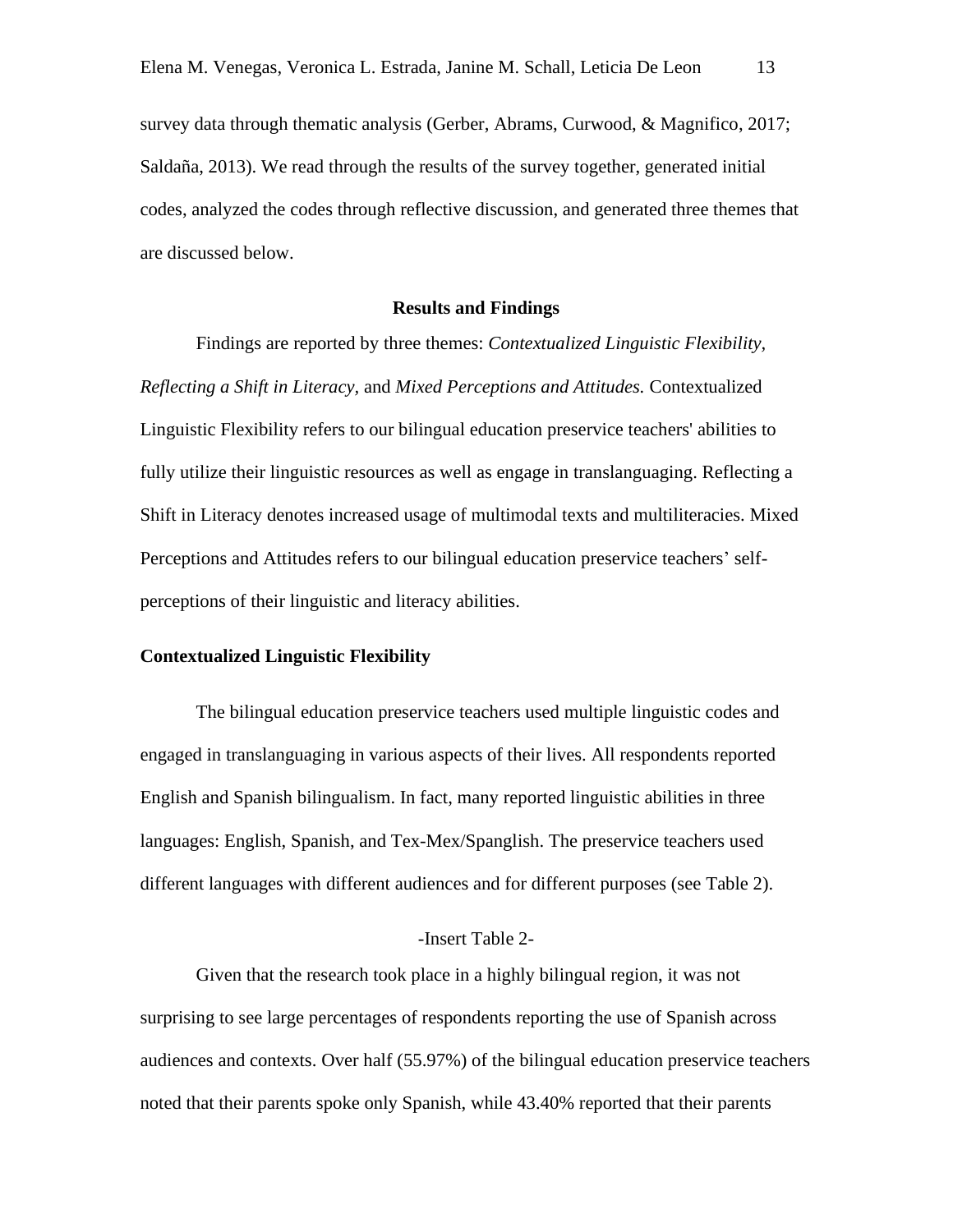spoke both English and Spanish and only one respondent (0.63%) reported that her parents only spoke English. It makes sense, then, that Spanish is deeply embedded within family contexts, with half of the respondents reporting that they speak only Spanish with their parents and another 33.13% sometimes speaking in Spanish and other times in English. However, even in the family context we see respondents using more English with their siblings than their parents and 20% of the respondents who were parents reported that they used only English to communicate with their children.

Respondents were more likely to use Spanish in family and personal contexts, but English was more common in academic and work contexts. Yet, even in academic and work contexts the use of Spanish was reported often, no doubt influenced by the bilingual curriculum in the teacher preparation program and the bilingual nature of the RGV.

Respondents reported relatively low usage of Tex-Mex/Spanglish, which does not seem congruent with our daily experiences living in the RGV. One possible explanation is that speaking in Tex-Mex or Spanglish may be more reflective of academics' view of language. While students may speak in this regional dialect, they may not be familiar or regularly use these descriptors. This is an area we intend to probe in follow up focus groups.

# **Reflecting a Shift in Literacy**

The large variety in types of texts that respondents reported reading and writing are reflective of a shift away from traditional long-form print texts (e.g., essays, novels, nonfiction books) to texts reflecting multiliteracies. While over half (51.53%) reported that they often read novels for personal use, 60.74% read magazines, and 30.67% read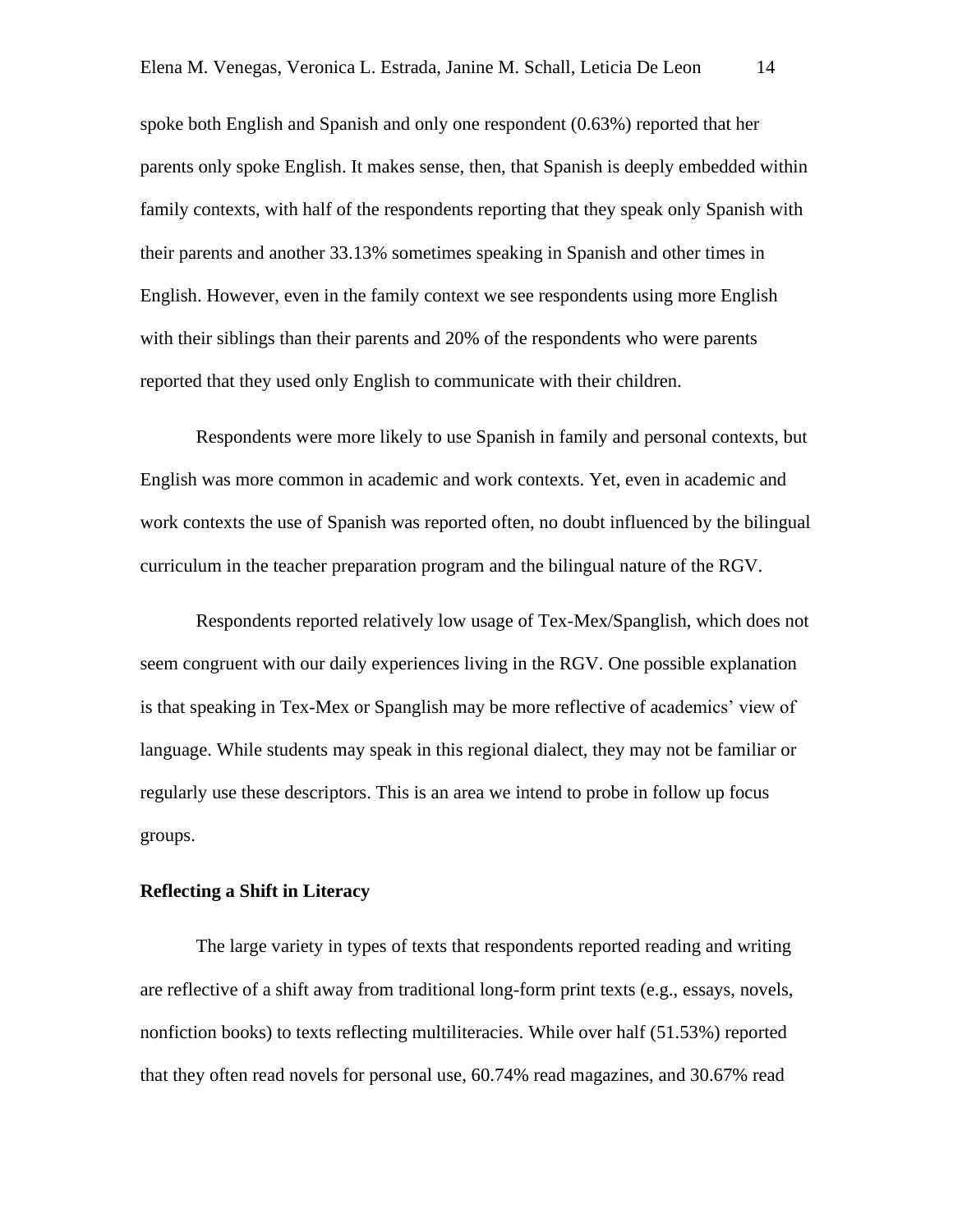nonfiction books, online texts dominated, with 87.73% reporting that they often read social media, 85.28% reporting that they often read text messages, and 52.15% reporting that they often read apps. Besides these short, digital texts, respondents reported reading other forms of text: 40.49% often read recipes or cookbooks, 29.45% read religious texts such as the Bible, and 59.50% often read song lyrics or sheet music.

Respondents reported less writing for personal use, but here, too, digital forms dominated with 90.18% often writing text messages, 76.69% often writing posts on social media, and 72.39% often writing emails. Other forms of writing were less popular, but 41.10% of respondents did report often writing a diary or journal and 36.20% reported writing letters. Respondents also produced other texts: 20.86% often wrote prayers or religious texts, 15.34% wrote songs or song lyrics, 15.34% wrote stories, and 11.04% wrote poetry.

# **Mixed Perceptions and Attitudes**

Overall, the bilingual education preservice teachers considered themselves good readers and writers who generally enjoyed reading and writing, yet there were significant numbers who did not have positive attitudes or self-perceptions about their literacy skills. We asked respondents to rate their attitudes towards reading and writing in both print and digital forms. Table 3 below presents the results from this question.

-Insert Table 3-

Respondents had more positive responses toward reading than writing, though reading enjoyment dropped from childhood to present day. This is possibly because much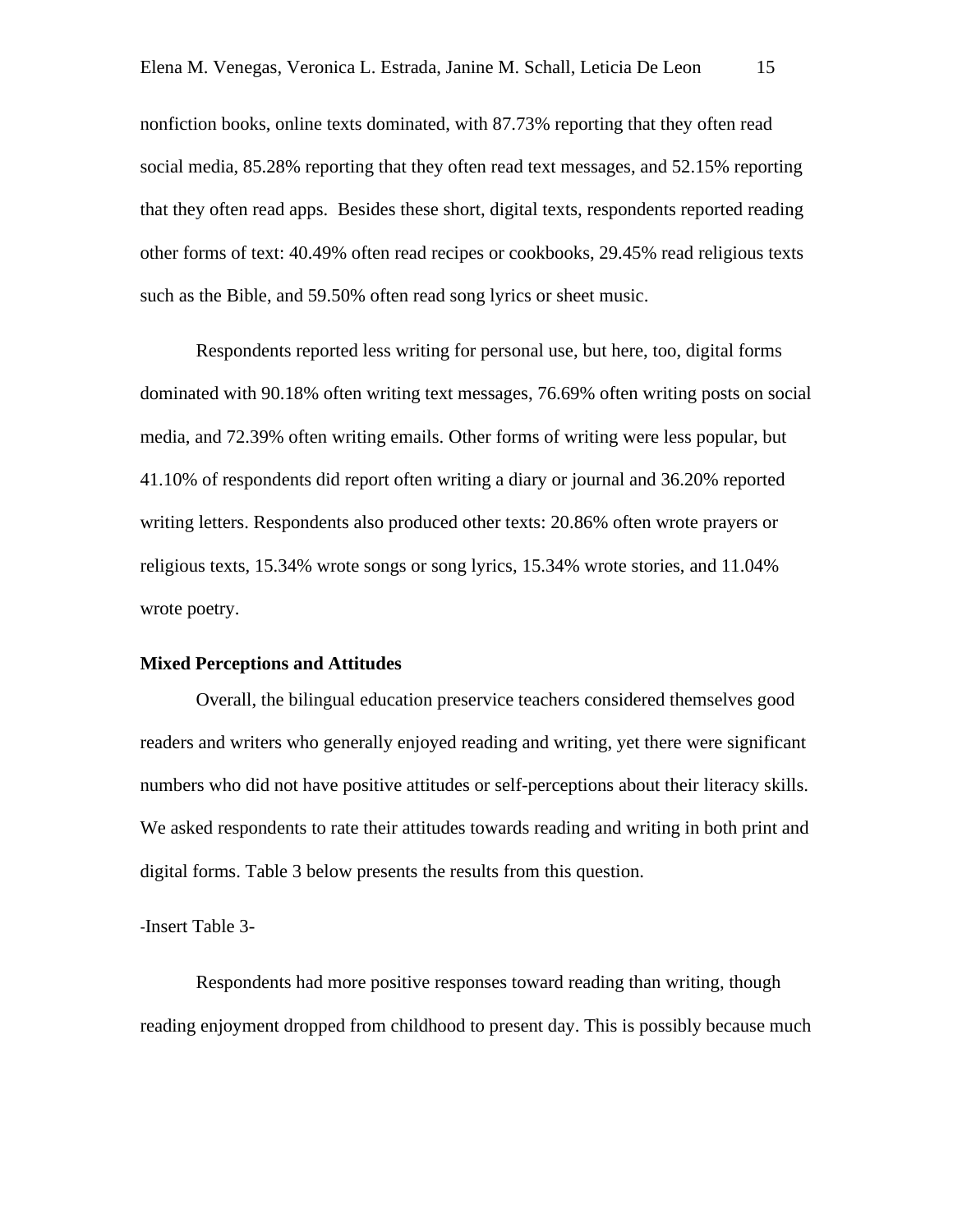of their current day reading is related to school, and their self-perceptions of their academic reading lags behind perceptions of reading for enjoyment.

While all respondents were bilingual, they rated their Spanish language proficiency differently across four domains of literacy. Most respondents rated their ability to understand Spanish from *very well*, 31.34% (n=50) to *extremely well*, 63.52% (n=101). The ability to speak Spanish was slightly lower, though still high overall. Fortythree percent  $(n = 70)$  of the bilingual education preservice teachers rated their ability to speak Spanish as *extremely well* whereas 37.50% (n = 60) rated their ability as *very well*.

The preservice teachers were less confident in their abilities to read Spanish. The percentages of respondents who reported reading Spanish *extremely well* decreased to 46.88% (n=75), *very well* to 34.38% (n=55), and *moderately well* to 18.13% (n = 29). Perceptions of Spanish language proficiency declined even further regarding their writing abilities. Overall,  $30.82\%$  (n = 49) stated they wrote *extremely well*;  $30.82\%$  (n = 49) wrote *very well*; 29.56% ( $n = 47$ ) *moderately well*; and 8.18% ( $n = 13$ ) wrote in Spanish *slightly well*.

Respondents also had mixed perceptions of their readiness for college. Of our bilingual education preservice teachers, only 27.63% ( $n = 42$ ) strongly agreed that their K-12 schooling had prepared them for college while  $45.39\%$  (n = 69) somewhat agreed, 13.16% ( $n = 20$ ) neither agreed nor disagreed, 10.53% ( $n = 15$ ) somewhat disagreed, and 3.29% ( $n = 5$ ) strongly disagreed.

#### **Discussion**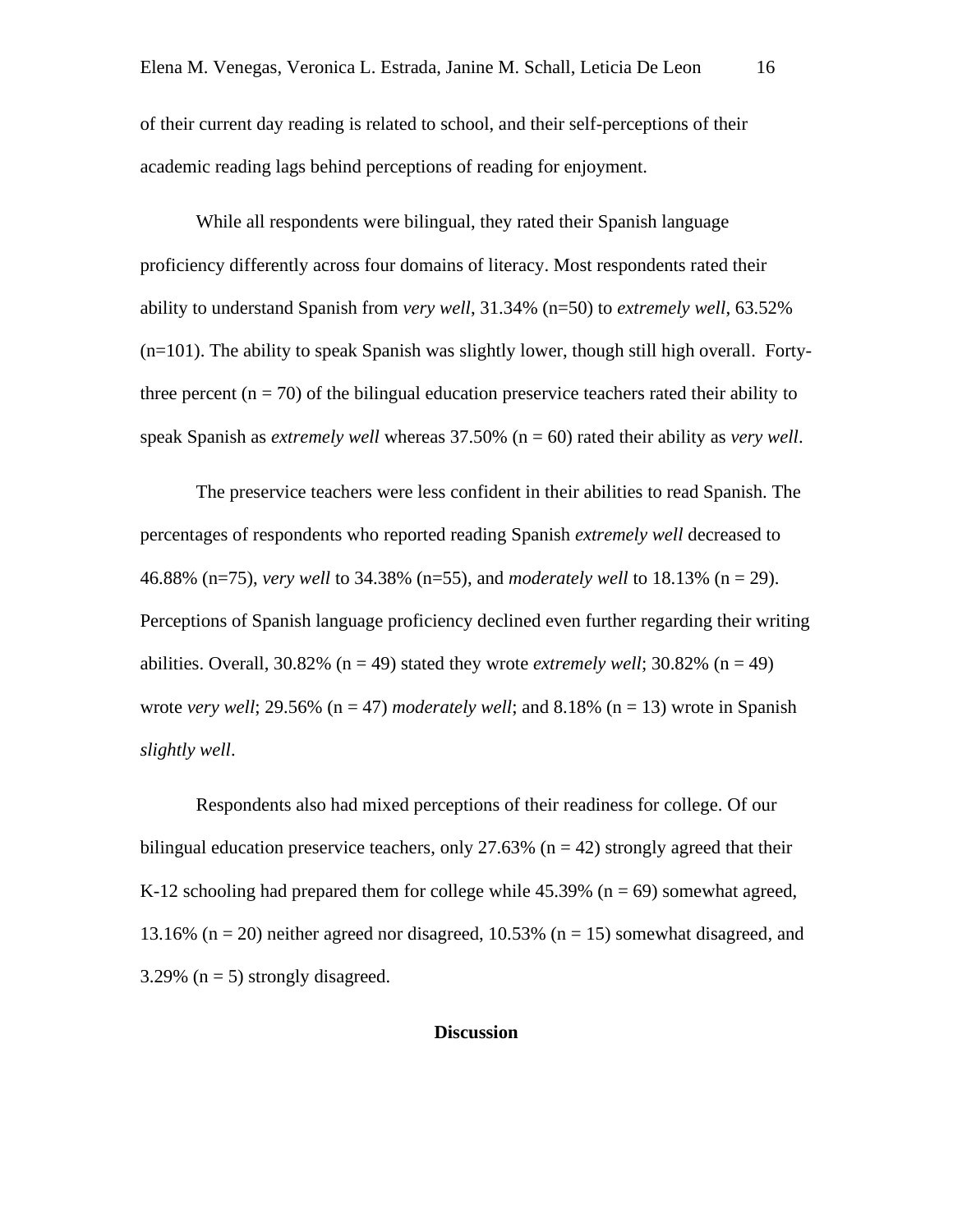Through this survey, bilingual education preservice teachers reported on their literacy and language practices. While people holding deficit views would see the culture and language of these preservice teachers, as well as their status as first-generation college students from immigrant families, as a problem for the teacher preparation program, instead we view these characteristics as potential assets for our program and for their development as successful adults.

Despite high levels of bilingualism within the region, the English language is often privileged within academic settings. English-only curricula is heavily favored by schools within the region (Murillo  $&$  Schall, 2016). Therefore, native Spanish speakers are typically identified as English Learners, receive Spanish instruction only within the primary grades, and are speedily transitioned to English-only instruction (Musanti  $\&$ Rodriguez, 2017). Within academic contexts, the value of the Spanish language is usually limited to its use as a tool for transitioning students to English-only instruction (Murillo & Schall, 2016).

Thus, it is unsurprising that even within a highly bilingual community and amidst expectations that they complete coursework taught in Spanish, that the bilingual education preservice teachers who participated in our study reported higher levels of English use within academic contexts. Scanlan, Frattura, Schneider, Capper, and Capper (2012) argued that the term *English Learner* devalues the linguistic assets of bilingual students and contributes to a deficit perspective. According to Elmborg (2006), "school literacies" (p. 195) are a prerequisite for social and economic success although society, and thereby school literacies, often do not value and/or reflect every community and/or culture. Thus, preservice teachers may internalize messages related to "what it means to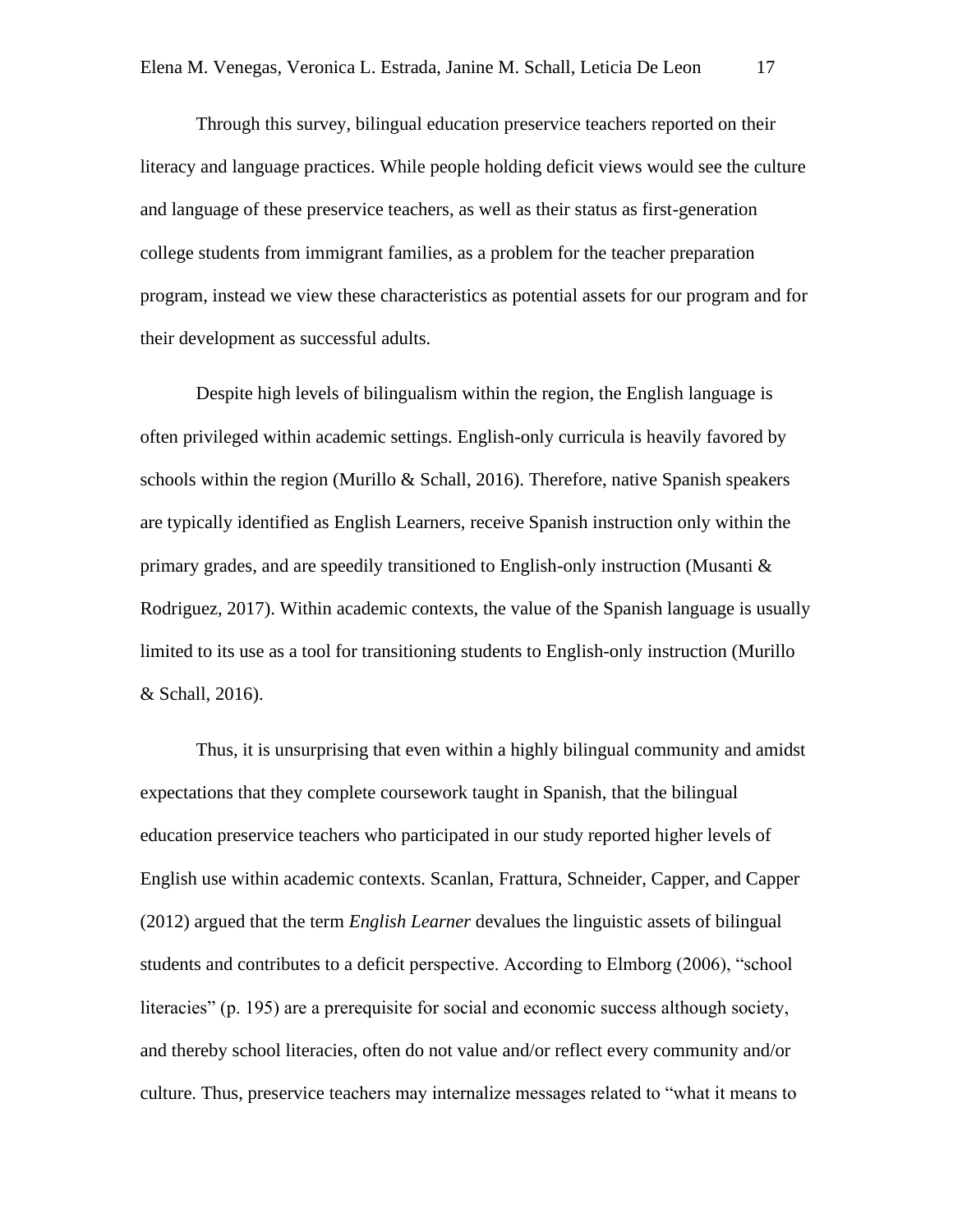be a NNEST [i.e., non-native speaking English teacher] or a speaker of lower-prestige forms of English, or to be racially coded as one" (Motha, Jain, & Tecle, 2012, p. 15). The bilingual elementary students who participated in Allard et al.'s (2014) study, for example, conceived that "English was the language of power and talked in a way that mirrored tacit school policies in which English was for schooling and Spanish was for home" (p. 349). Thus, Miller (2017) argued that bilingual preservice teachers may readily accept English as the language of schooling. Nevertheless, the primary use of English for academically related purposes is particularly noteworthy as the university's strategic plan is to become a bilingual, bicultural, and biliterate institution.

We also see powerful monoglossic language ideologies in the generational shift towards English as respondents reported using more English with siblings or friends as opposed to parents. Even less Spanish was seen in respondents' communication with their children. Previous research conducted by Rumbaut, Massey, and Bean (2006) found that amongst third generation Mexican Americans, only 17% still spoke fluent Spanish and 96% preferred speaking English at home. Nevertheless, our bilingual education preservice teachers successfully navigate the cultural and linguistic resources associated with both the English and Spanish languages.

The language and literacy practices of our bilingual education preservice teachers indicate that many engage in translanguaging*.* These findings align with those of Tran (2010) whose analysis of data from the Children of Immigrants Longitudinal Survey revealed that the English and Spanish language proficiencies of second generation Latinx individuals simultaneously increase. Tran (2010) therefore asserted that second language acquisition does not impede retention of one's first language. Instead, Tran recommended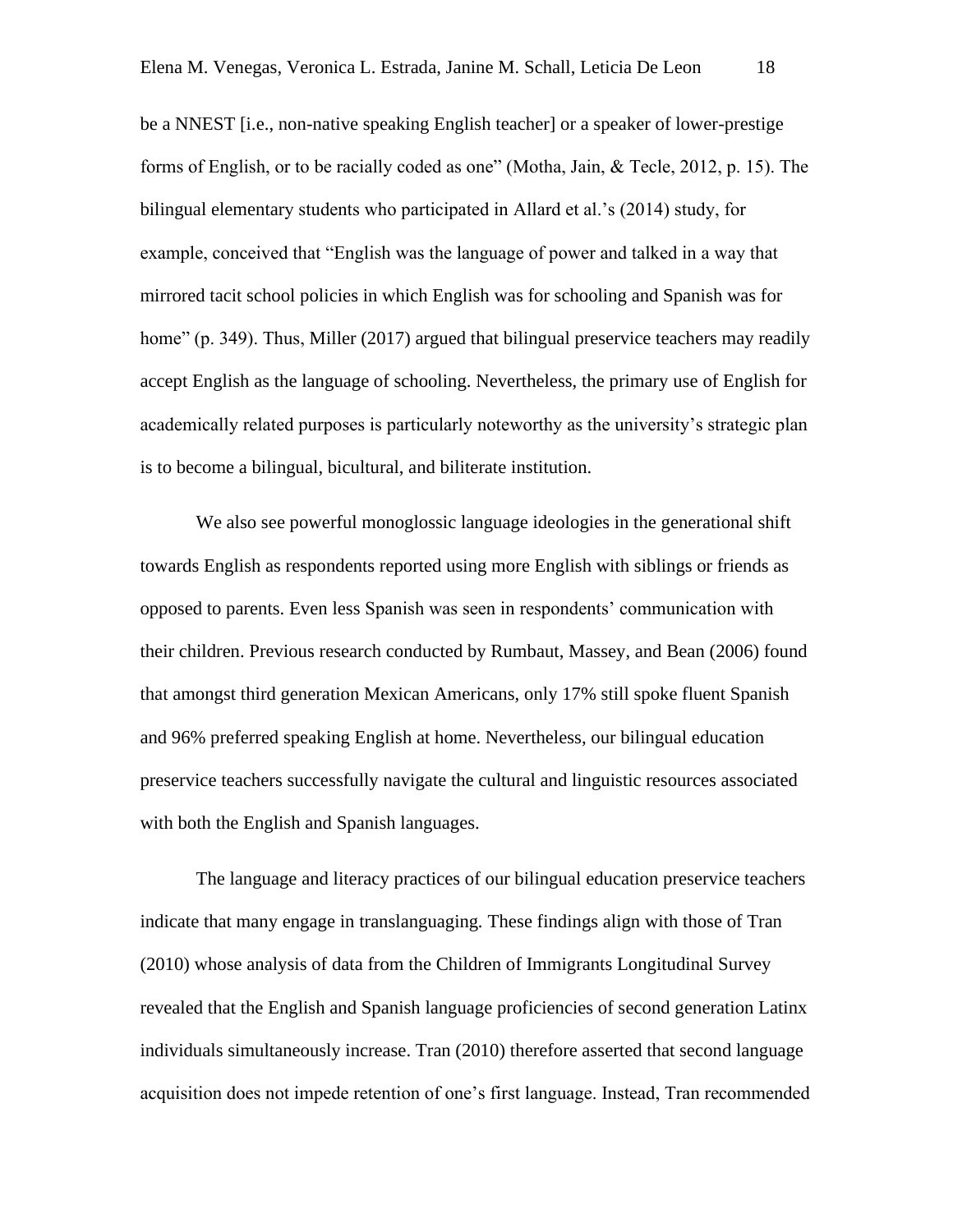frequent use of a language in order to both promote and retain it. For our bilingual preservice teachers, this suggests that they should continue to translanguage in order to maintain their Spanish and English language proficiencies. Secondly, instead of approaching bilingual education preservice teachers from the perspective of monoglossic language ideology, teacher preparation programs must adopt a heteroglossic language ideology. Allard et al. (2014) describe the heteroglossic approach as "view[ing] bilinguals' languages as interdependent and complementary" (p. 337).

The respondents read and write multiple forms of text for multiple purposes. However, what it means to be literate has clearly changed; multiple literacies and digital forms of text are deeply embedded in the lives of our bilingual education preservice teachers. The continuous evolution of technology has changed learning through its influence on how we communicate and acquire information (Elmborg, 2006). New literacies are beneficial in that they help individuals to identify, synthesize, and critically evaluate important information to solve problems and/or answer questions (Leu, Leu, & Coiro, 2006).

Our bilingual education preservice teachers rated their Spanish language proficiencies highly, particularly in terms of their abilities to comprehend and speak Spanish. The self-reported Spanish language proficiencies of our bilingual preservice teachers juxtaposes the call from some bilingual education teacher educators to improve their students' Spanish language skills (Guerrero & Guerrero, 2017). These assertions seem to echo those of Burrell et al. (1997) who found that professors rated their students' academic literacy skills as low. Notably, the Burrell et al. (1997) study was conducted at a Predominately White Institution with presumably an English-only student speaking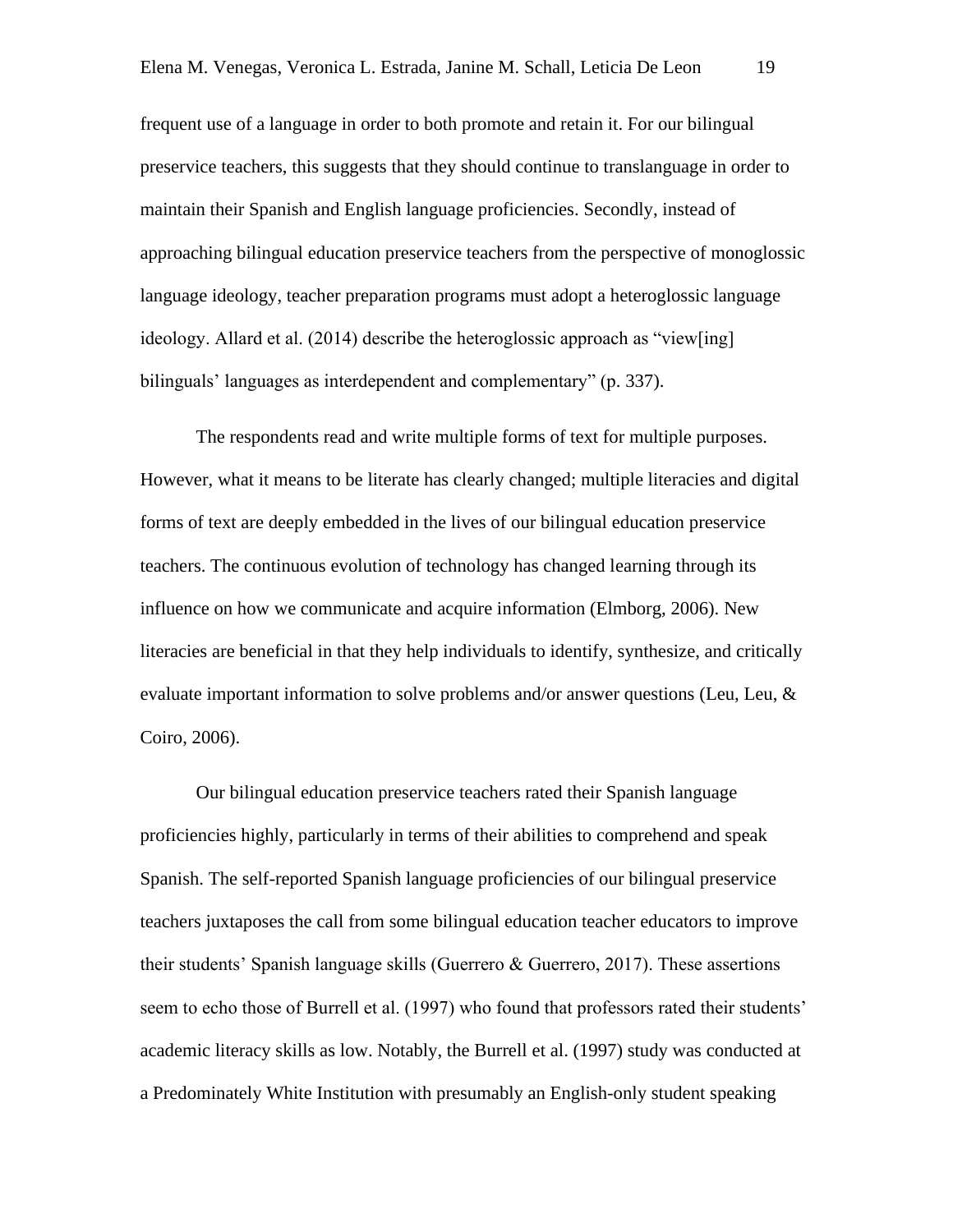population. Nevertheless, Aquino-Sterling (2016) recommended that bilingual education teacher educators recognize, validate, and nurture the linguistic strengths of bilingual preservice teachers while seeking to expand their linguistic repertoires.

The university experience seemed to help our respondents develop a greater sense of self;  $64.47\%$  ( $n = 98$ ) of our respondents strongly agreed that since beginning their undergraduate careers, they developed a stronger sense of themselves. Our findings suggest that, in part, the university experience helped our respondents to embrace their bilingualism. On our survey, only about one-third of respondents identified themselves as bilingual students during their PK-12 schooling. However, more than half of our respondents identified themselves as bilingual undergraduates. Perhaps this relates to our institution's strategic initiative to be a bilingual, bicultural, and biliterate institution. In their study of secondary schools who demonstrated success with bilingual Latinx students, García et al. (2012) found that these schools *were* committed to *transculturación*, or "affirm[ing] students' abilities to straddle cultures and to perform features of what might be considered different 'national cultures' as their very own in interaction with each other" (p. 812).

# **Implications for a Hispanic Serving College of Education**

The results of our survey suggest that the bilingual education preservice teachers in our program are a heterogeneous group with varied experiences and perspectives. They bring with them linguistic and literate strengths which we are beginning to understand through research such as this. Because the Latinx population is highly diverse and complex (Pertuz, 2018; Torres, 2004) and HSIs themselves are diverse in mission and student characteristics (Nuñez, Crisp & Elizondo, 2016), it is essential that HSCOEs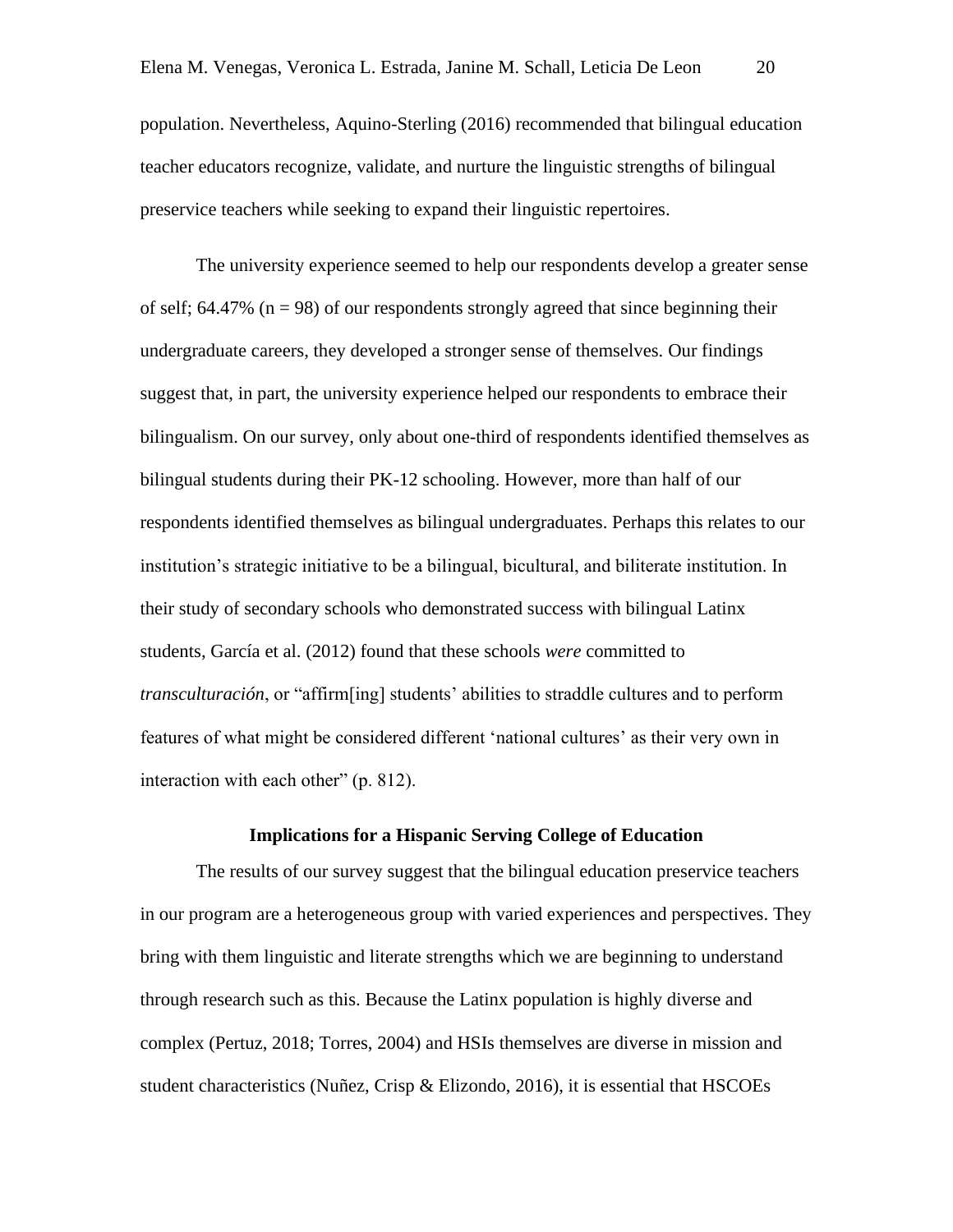develop processes that help them understand their unique demographics and the lived realities of their students' lives, which will vary across HSCOEs. A better understanding of bilingual education preservice teachers will help HSCOEs adapt programs, policies, and curricula to capitalize on their assets as opposed to approaching these students from a deficit perspective. This is an essential step in preparing future teachers to likewise view Latinx students from an asset-based perspective that affirms bilingual, biliterate, and bicultural identities.

Assets include the rich linguistic knowledge that the bilingual education preservice teachers bring into the teacher preparation program. Our survey findings revealed that even within our bilingual teacher preparation program which contains seven courses taught bilingually or in Spanish, the English language continues to be privileged. Our bilingual education preservice teachers reported primarily utilizing Spanish to communicate with their parents; however, they translanguage when communicating orally with their siblings, their children, and when using digital tools. Notably, our respondents rated their own Spanish language proficiencies highly and seemed to embrace bilingualism as university students. In order to build on this strength, HSCOEs must deliberately and explicitly consider the role of language within teacher preparation programs. How does a college develop a culture built upon heteroglossic language ideologies? How will translanguaging be integrated into the teacher preparation program as a pedagogical and learning tool? How do we help faculty, staff, and students deconstruct and push back against monoglossic language ideologies? Should we expect some level of Spanish language proficiency from faculty and staff? Do we have a responsibility beyond the bilingual education preparation program to help students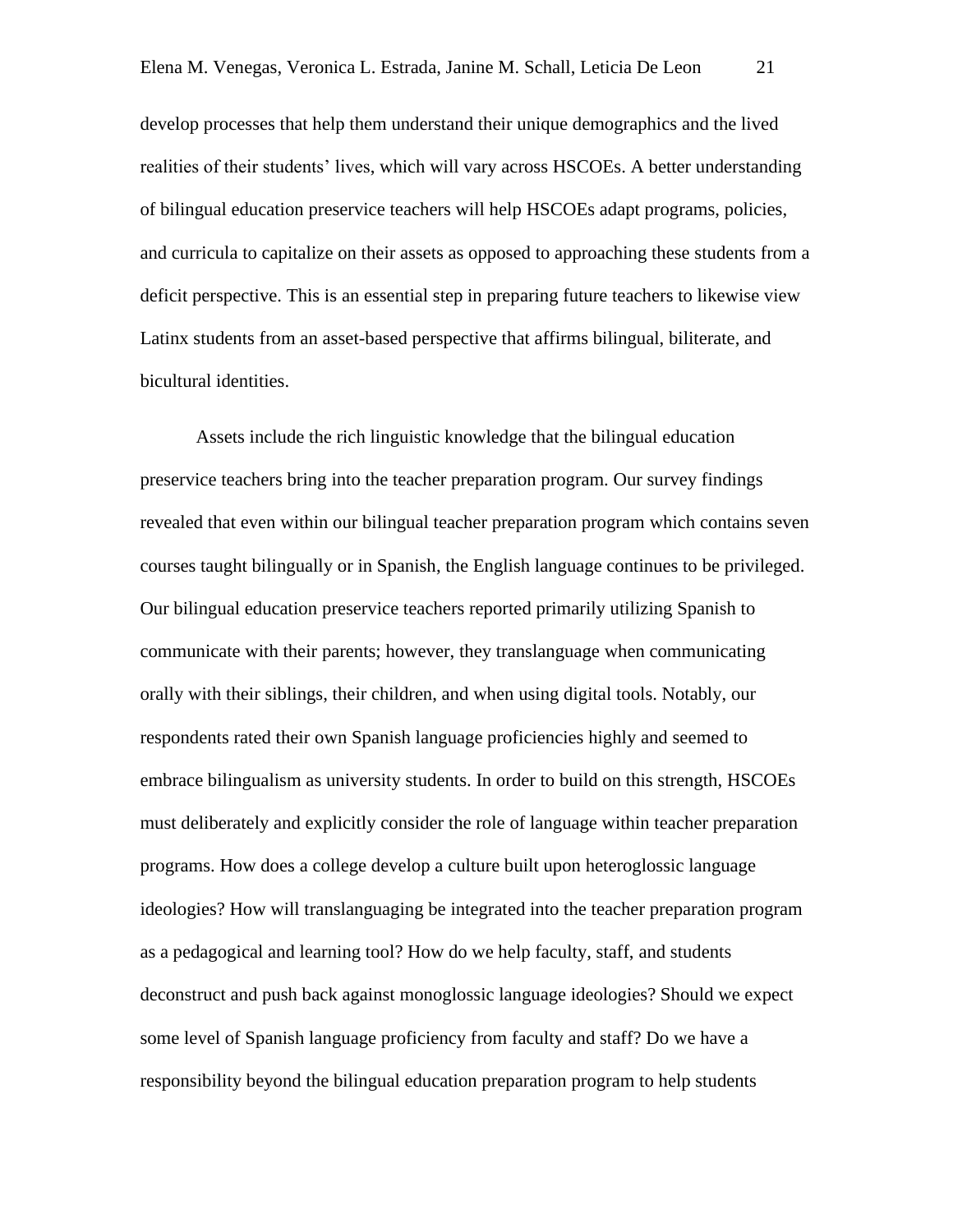develop some level of Spanish language proficiency if they don't already have it? These and many other questions deserve careful consideration.

Our bilingual education preservice teachers reported rich experiences with literacy, including high degrees of comfort with and utilization of information communication technologies in several languages and deep involvement in multiple literacies. These illustrate the changing nature of literacy; HSCOEs must explicitly consider and address this change to take advantage of the strengths and contexualized literacy knowledge that Latinx students have developed through their prior in-school and out-of-school literacy experiences. In addition, the bilingual education preservice teachers will soon be teachers of children who are growing up in this new world of literacy. There are any number of actions HSCOEs might take to address this. For example, they might need to revise their curriculum to incorporate educational technology throughout the program and help preservice teachers be critical consumers and producers of digital texts. HSCOEs should consider other questions as well. How do we help students understand the importance of out-of-school and community forms of literacy (e.g., oral storytelling, religious literacies, and song lyrics) that are traditionally devalued by schools? What professional development do faculty need so that they can use technological and digital resources to transform their teaching in order to better meet the needs of today's students? What role do HSCOEs have in supporting students' English and Spanish language writing skills?

The linguistic, literacy, and cultural strengths of our Latinx students in the bilingual education teacher preparation program provide a strong foundation for a desire and commitment to serve their communities through becoming outstanding teachers. As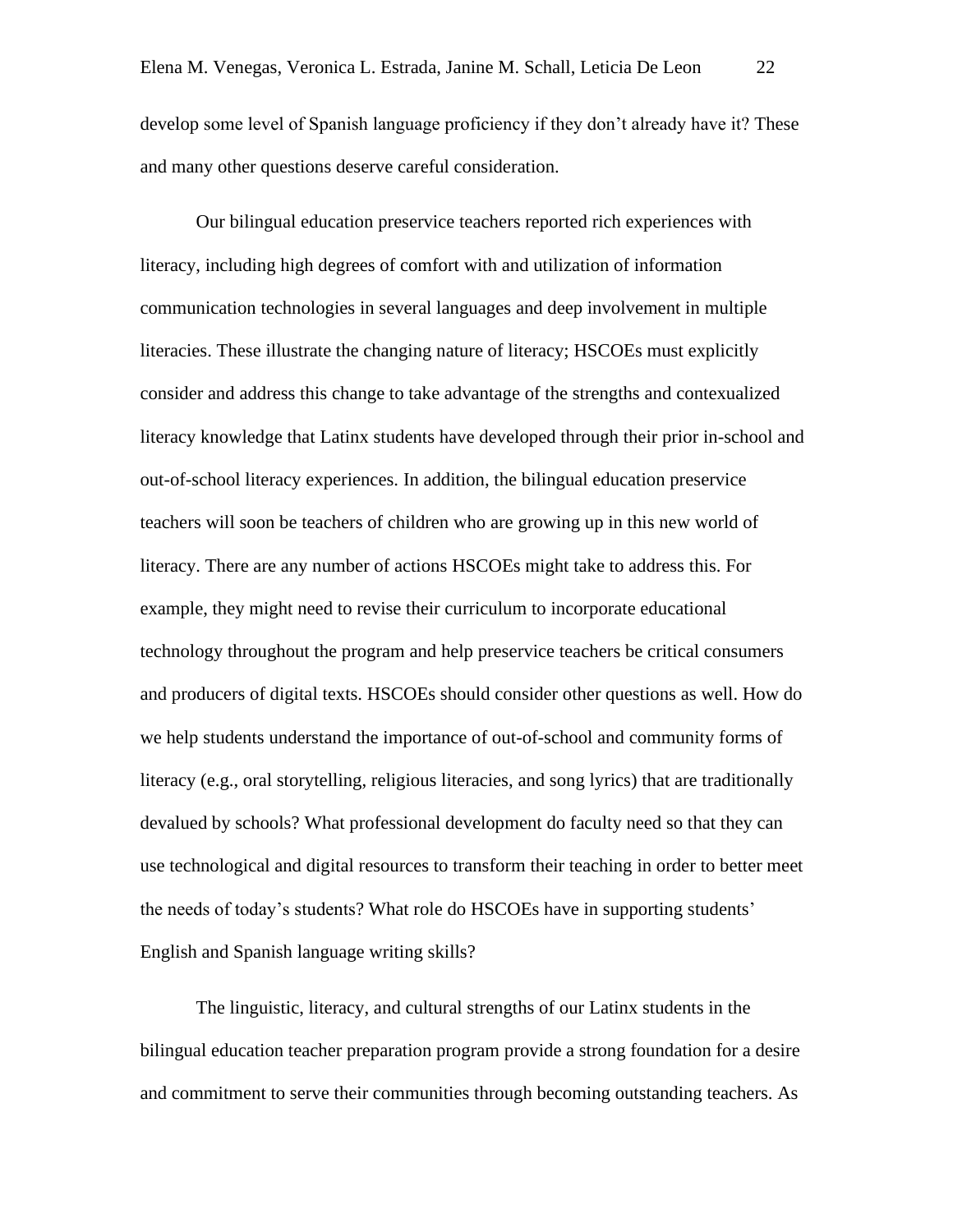an HSCOE, that same desire and commitment must be the foundation of everything we do. By building preparation programs upon our preservice teachers' linguistic, literacy and cultural assets we will be able welcome more potential teachers into our college and strengthen retention and graduation rates. These teachers will not only possess content and pedagogical knowledge, but will also understand and affirm their own culture and that of their future students. Given the dire need for bilingual teachers to educate an increasing Latinx student population, HSCOEs must be at the forefront of preparing teacher candidates to meet this need. However, simply being bilingual is not enough. HSCOEs must be intentional in helping their teacher candidates to affirm their own language and literacy practices as assets so that they too can celebrate and develop the bilingual and biliterate identities of their P-12 students.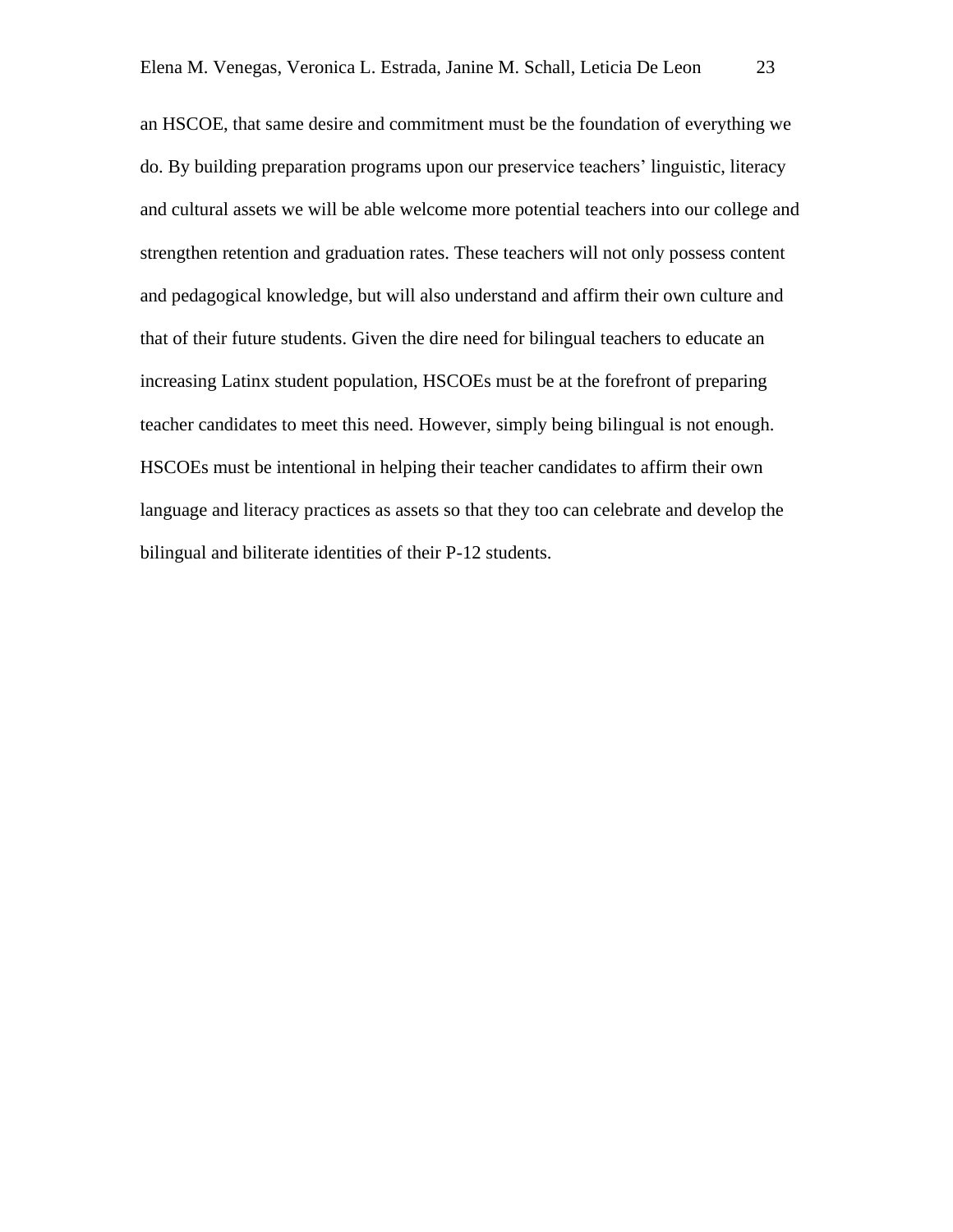#### **References**

- Allard, E., Mortimer, K., Gallo, S., Link, H, & Wortham, S. (2014). Immigrant Spanish as liability or asset? Generational diversity in language ideologies at school. *Journal of Language, Identity & Education, 13*(5), 335-353. doi: 10.1080/15348458.2014.958040
- Aquino-Sterling, C.R. (2016). Responding to the call: Developing and assessing pedagogical Spanish competencies in bilingual teacher education. *Bilingual Research Journal, 39*(1), 50-68. doi: 10.1080/15235882.2016.1139519.
- Banks, J. (2005). African American college students' perceptions of their high school literacy preparation. *Journal of College Reading and Learning, 35*(2), 22-37. doi: 10.1080/10790195.2005.10850171.
- Barton, D. (2007). *Literacy: An introduction to the ecology of written language*. Oxford: Blackwell.
- Berman, R. & Cheng, L. (2001). English academic language skills: Perceived difficulties by undergraduate and graduate students, and their academic achievement. *Canadian Journal of Applied Linguistics, 4*(1-2), 25-40.
- Burrell, K.I., Tao, L., Simpson, M.L., & Mendez-Berrueta. (1997). How do we know what we are preparing our students for? A reality check of one university's academic literacy demands. *Research and Teaching in Developmental Education, 13*(2), 55-70.

Calder, J. (1998). Survey research methods. *Medical Education, 32,* 636-652.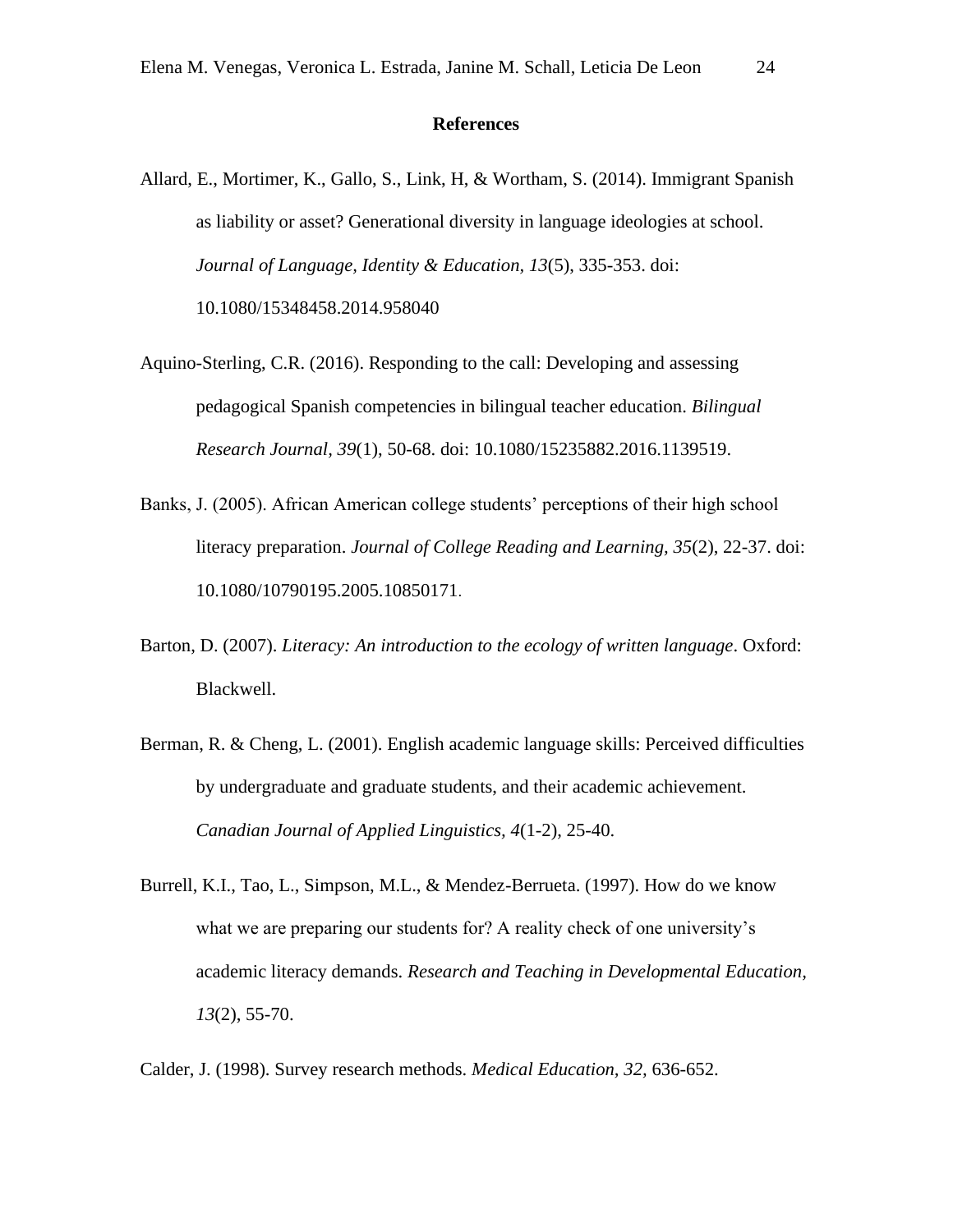- de los Santos Jr., A.G. & Cuamea, K.M. (2010). Challenges facing Hispanic-serving Institutions in the first decade of the 21st century. *Journal of Latinos and Education, 9*(2), 9-107. doi: 10.1080/15348431003617798
- Elmborg, J. (2006). Critical information literacy: Implications for instructional practice. *Journal of Academic Librarianship, 32*(2), 192-199.
- Garcia, G. A. & Ramirez, J. J. (2018). Institutional agents at a Hispanic serving institution: Using social capital to empower students. *Urban Education, 53*(3), 355-381. doi: 10.1177/0042085915623341
- García, O. & Guevara-Torres, R. (2010). Monoglossic ideologies and language policies in the education of U.S. Latinas/os. In E.G. Murrillo Jr., S.A. Villenas, R.T. Galván, J.S. Muñoz, C. Martínez, & M. Machado-Casas (Eds.), *Handbook of Latinos and education: Research theory and practice* (pp. 182-193). New York, NY: Routledge.
- García, O., Woodley, H.H., Flores, N., & Chu, H. (2012). Latino emergent bilingual youth in high schools: Transcaring strategies for academic success. *Urban Education, 48*(6), 798-827. doi: 10.1177/0042085912462708
- Gerber, H.R. Abrams, S.S., Curwood, J.S. & Magnifico, A. M. (2017). *Conducting Qualitative Research of Learning in Online Spaces*. Thousand Oaks, CA: Sage.
- Guerrero, M.D., & Guerrero, M.C. (2017). Competing discourses of academic Spanish in the Texas-Mexico borderlands. *Bilingual Research Journal, 40*(1), 5-19. doi: 10.1080/15235882.2016.1273150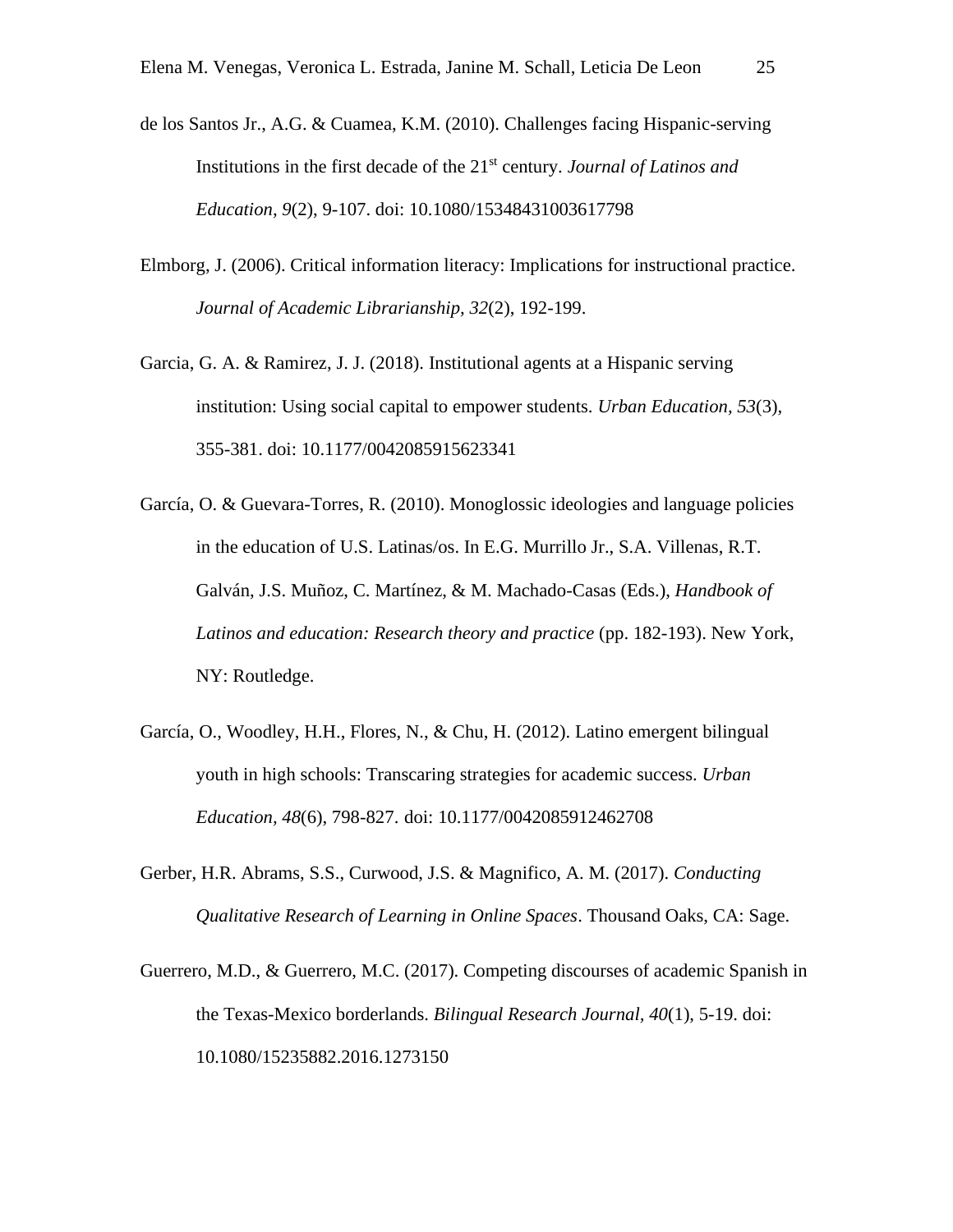- Hall, C.J., Smith, P.H., & Wicaksono, R. (2011). Literacy. In C.J. Hall, P.H. Smith, and R. Wicaksono (Ed.), *Mapping applied linguistics: A guided for students and practitioners* (pp. 129-153). New York, NY: Routledge.
- Jang, E. & Brutt-Griffler, J. (2018). Language as a bridge to higher education: A largescale empirical study of heritage language proficiency on language minority students' academic success. *Journal of Multilingual and Multicultural Development.* doi: 10.1080/01434632.2018.1518451
- Jimenez, R.T. (2000). Literacy and identity development of Latino/a students. *American Educational Research Journal, 37*(4), 971-1000.
- Kelley, K., Clark, B., Brown, V., & Sitzia, J. (2003). Good practice in the conduct and reporting of survey research. *International Journal for Quality in Health Care, 15*(3), 261-266. doi: 10.1093/intqhc/mzg031
- King, J.E. (2019). Education students and diversity: A review of new evidence. Washington, D.C.: American Association of Colleges for Teacher Education. Retrieved from [https://secure.aacte.org/apps/rl/res\\_get.php?fid=4484&ref=rl.](https://secure.aacte.org/apps/rl/res_get.php?fid=4484&ref=rl)
- Leu, D.J., Leu, D.D., & Coiro, J. (2006). *Teaching with the Internet K-12: New literacies for new times* (4<sup>th</sup> ed.). Norwood, MA: Christopher-Gordon.
- Lutz, A. & Crist, S. (2009). Why do bilingual boys get better grades in English-only America? The impact of gender, language, and family interaction on academic achievement of Latino/a children of immigrants. *Ethnic and Racial Studies, 32*(2), 346-368. doi:10.1080/01419870801943647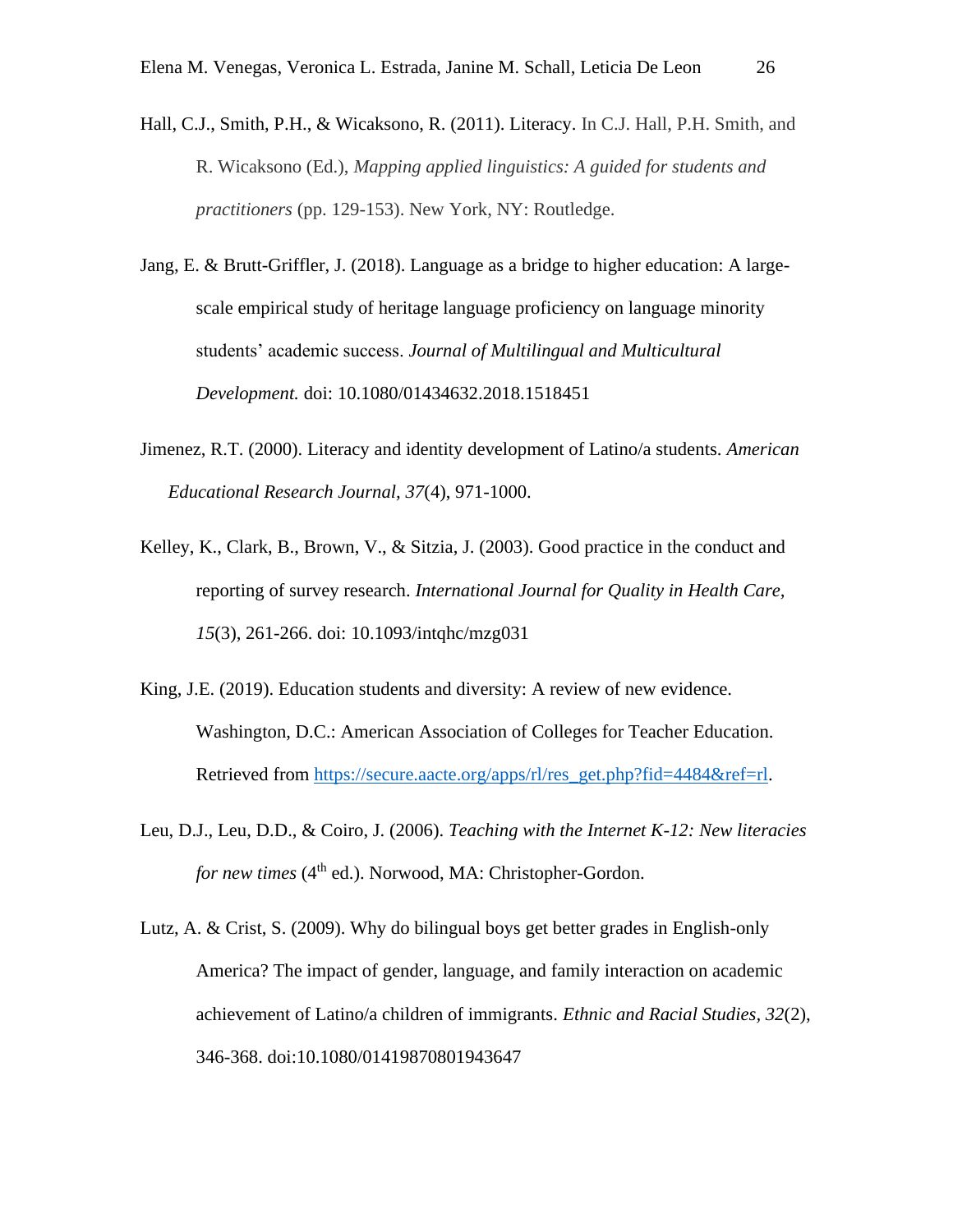- Maloney, W. H. (2003). Connecting the texts of their lives to academic literacy: Creating success for at-risk first-year college students. *Journal of Adolescent & Adult Literacy, 46*(8), 664-673.
- Miller, K. (2017). "El pasado refleja el futuro": Pre-service teachers' memories of growing up bilingual. *Bilingual Research Journal, 40*(1), 20-37. doi: 10.1080/15235882.2016.1276031.
- Milner, H.R. (2010). What does teacher education have to do with teaching? Implications for diversity studies. *Journal of Teacher Education, 61*(1-2), 118-131. doi: 10.1177/0022487109347670
- Moll, L. (2014). *L.S. Vygotsky and education*. Routledge: New York.
- Motha, S., Jain, R., & Tecle, T. (2012). Translinguistic identity-as-pedagogy: Implications for language teacher education. *International Journal of Innovation in English Language Teaching and Research, 1*(1), 13-28.
- Murnane, R., Sawhill, I. & Snow, C. (2012). Literacy challenges for the twenty-first century: Introducing the issue. *The Future of Children, 22*(2), 3-15.
- Murillo, L.A. (2017). Aquí no hay pobrecitos: Decolonizing bilingual teacher education in the U.S.-Mexico Borderlands. *Diaspora, Indigenous, and Minority Education, 11*(4), 163-176. doi: 10.1080/15595692.2016.1258694
- Murillo, L.A. & Schall, J.M. (2016). "They didn't teach us well": Mexican-origin students speak out about their readiness for college literacy. *Journal of Adolescent & Adult Literacy, 60*(3), 315-323. doi: 10.1002/jaal.581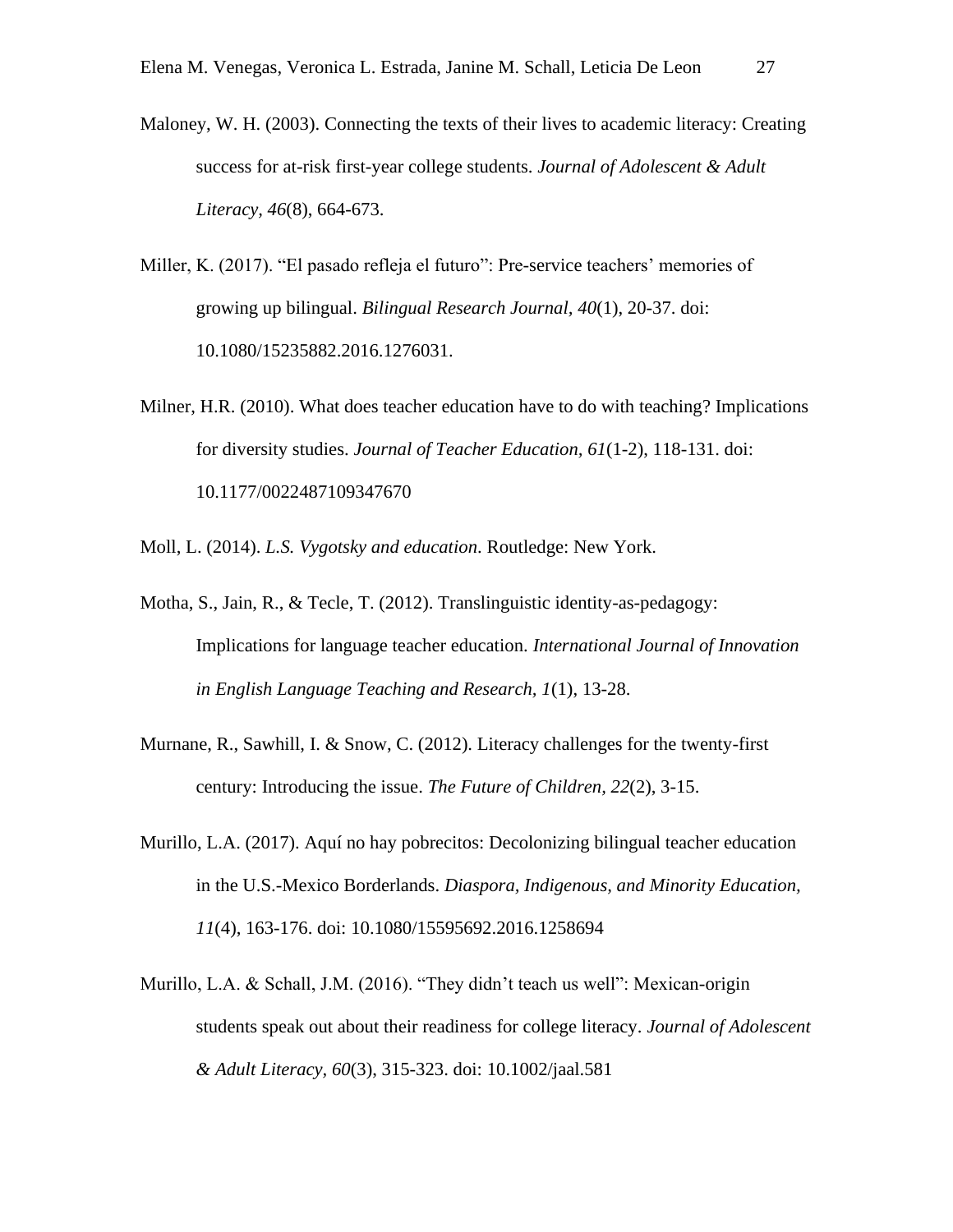- Musanti, S.I. & Rodriguez, A.D. (2017). Translanguaging in bilingual teacher preparation: Exploring pre-service bilingual teachers' academic writing. *Bilingual Research Journal, 40*(1), 38-54. doi: 10.1080/15235882.2016.1276028
- Núñez, A. M., Crisp, G., & Elizondo, D. (2016). Mapping Hispanic Serving Institutions: A typology of institutional diversity. *The Journal of Higher Education, 87*(1), 55–83.
- Paris, D. & Alim, H.S. (2014). What are we seeking to sustain in culturally sustaining pedagogy? A loving critique forward. *Harvard Educational Review, 84*(1), 85- 100.
- Penrose, A.M. (2002). Academic literacy perceptions and performance: Comparing firstgeneration and continuing-generation college students. *Research in the Teaching of English, 36*(4), 437-461.
- Pertuz, S. (2018). Exploring Latinx/a/o identity, cultural values, and success in higher education. In A. Bautista, S. Collado, & D. Perez (Eds.), *Latinx/a/os in higher education* (pp. 71- 89). Washington, DC: NASPA.
- Roosa, M.W., O'Donnell, M., Cham, H., Gonzales, N.A., Zeiders, K.H., Tein, J., Knight, G.P., & Umana-Taylor, A. (2012). A prospective study of Mexican American adolescents' academic success: Considering family and individual factors. *Journal of Youth and Adolescence, 41*, 307-319. doi: 10.1007/s10964-011-9707-x
- Ruel, E., Wagner, W. E., & Gillespie, B. J. (2016). *The practice of survey research: Theory and applications*. Thousand Oaks, CA: Sage.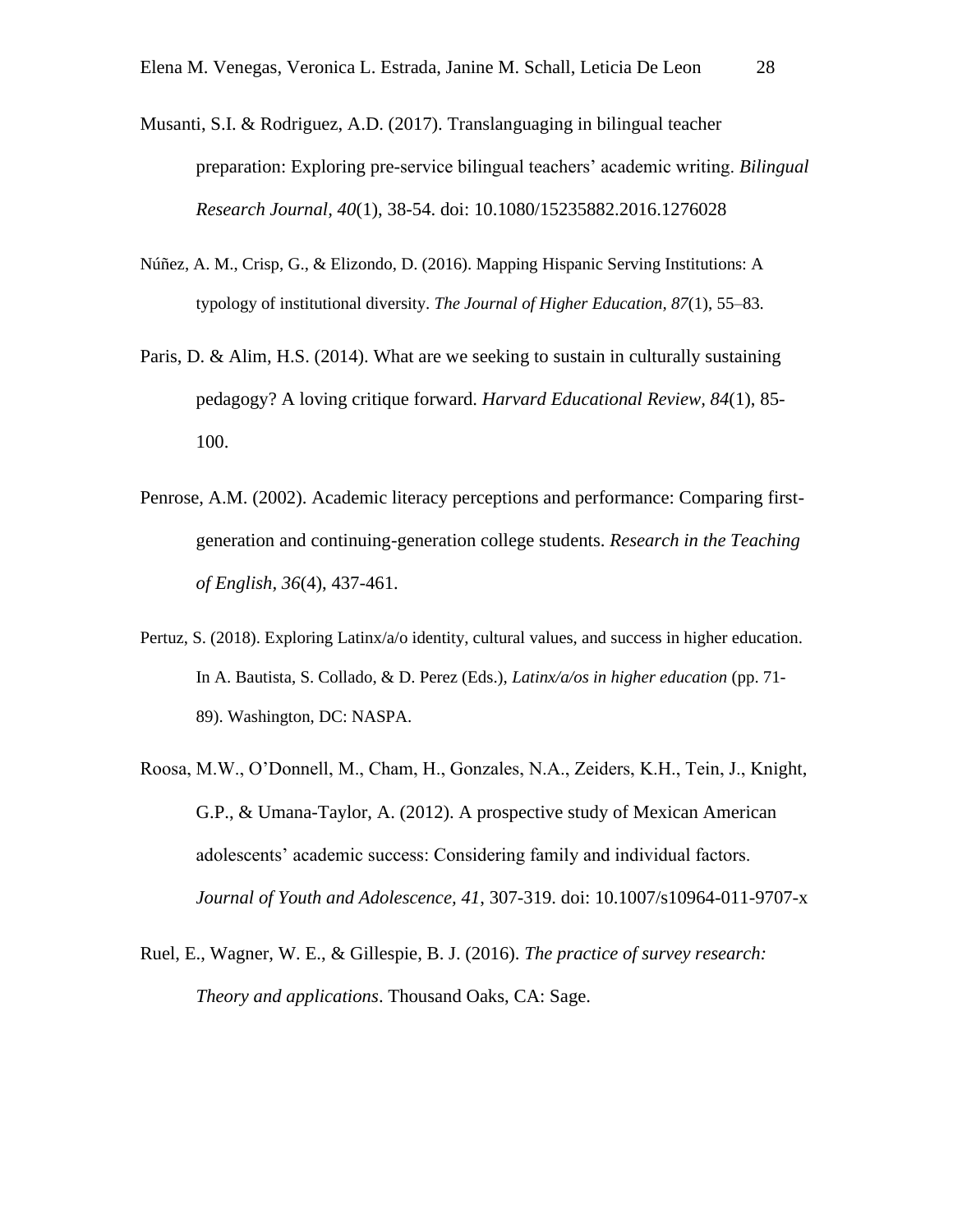- Rumbaut, R.G., Massey, D.S., & Bean, F.D. (2006). Linguistic life expectancies: Immigrant language retention in Southern California. *Population and Development Review, 32*(3), 447-460.
- Saldana, J. (2013). *The coding manual for qualitative researchers* (2<sup>nd</sup> ed.). Thousand Oaks: CA: Sage.
- Scanlan, M., Frattura, E., Schneider, K., Capper, C., & Capper, C. A. (2012). Bilingual students within integrated comprehensive services: Collaborative strategies. In A. Honigsfeld & M. G. Dove (Eds.), *Coteaching and other collaborative practices in the EFL/ESL classroom: Rationale, research, reflections, and recommendations* (pp. 3–13). Charlotte, NC: Information Age.
- Stephens, N.M. & Townsend, S.S.M. (2015). The norms that drive behavior: Implications for Cultural Mismatch Theory. *Journal of Cross-Cultural Psychology, 46*(10), 1304-1306.
- Swaby, A. (2017, February 21). Texas school districts struggle to recruit bilingual certified teachers. *The Texas Tribune.* Retrieved from [https://www.texastribune.org/2017/02/21/texas-school-districts-struggle](https://www.texastribune.org/2017/02/21/texas-school-districts-struggle-bilingual-certified-teachers/)[bilingual-certified-teachers/.](https://www.texastribune.org/2017/02/21/texas-school-districts-struggle-bilingual-certified-teachers/)
- Texas Education Agency. (2018a, April 4). PEIMS standard reports: Student enrollment reports. Retrieved from [https://rptsvr1.tea.texas.gov/adhocrpt/adste.html.](https://rptsvr1.tea.texas.gov/adhocrpt/adste.html)
- Texas Education Agency. (2018b, April 4). PEIMS standard reports: Student program reports. Retrieved from [https://rptsvr1.tea.texas.gov/cgi/sas/broker.](https://rptsvr1.tea.texas.gov/cgi/sas/broker)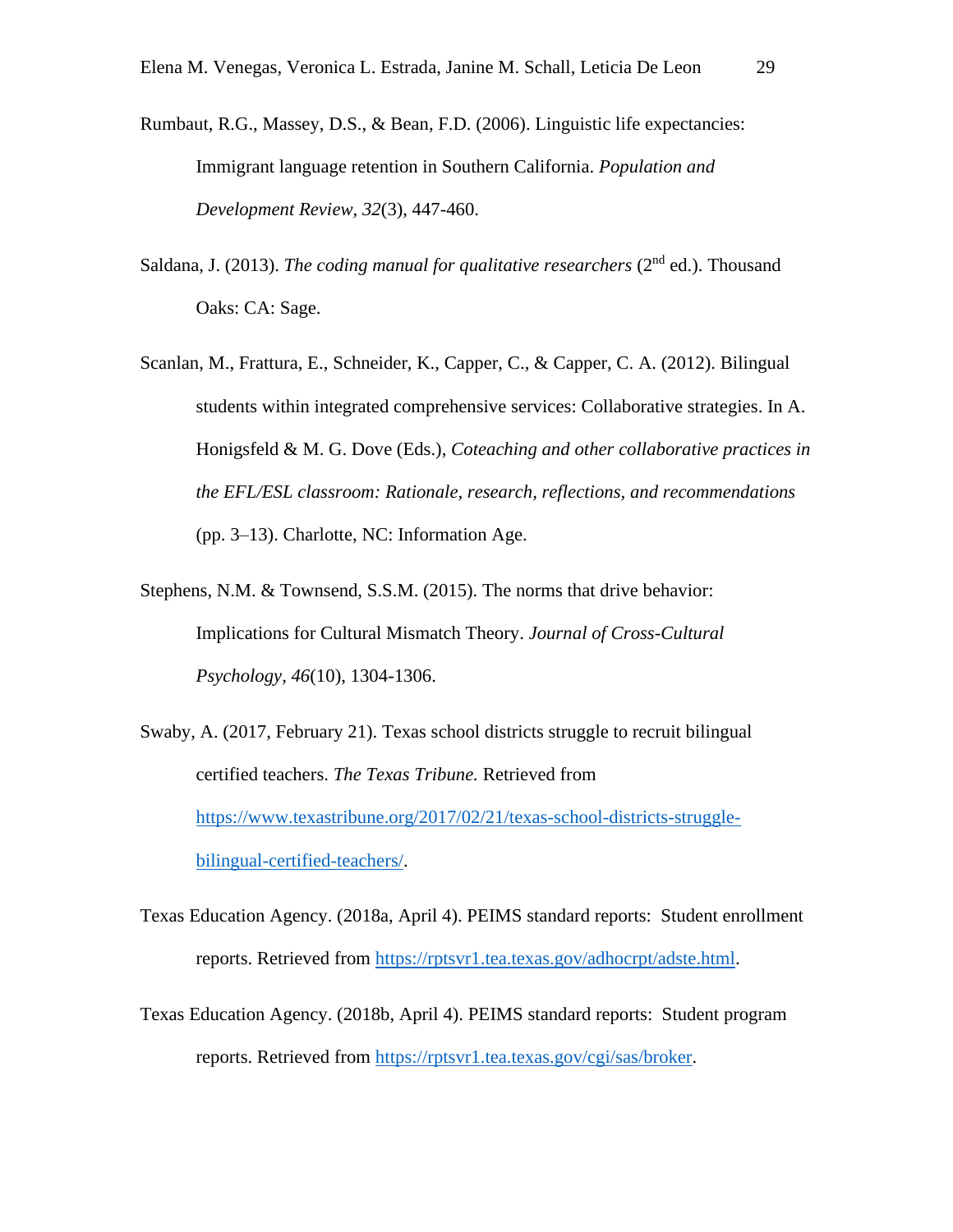- Torres, V. (2004). The diversity among us: Puerto Ricans, Cuban Americans, Caribbean Americans, and Central and South Americans. *New Directions for Student Services*, (105), 5-16.
- Tran, V.C. (2010). English gain vs. Spanish loss? Language assimilation among secondgeneration Latinos in young adulthood. *Social Forces, 89*(1), 257-284.
- U.S. Census Bureau. (September 14, 2017). New American Community Survey statistics for income, poverty and health insurance available for states and local areas. Press Release Number CB17-157. Retrieved from

[https://www.census.gov/newsroom/press-releases/2017/acs-single](https://www.census.gov/newsroom/press-releases/2017/acs-single-year.html?CID=CBSM+ACS16)[year.html?CID=CBSM+ACS16.](https://www.census.gov/newsroom/press-releases/2017/acs-single-year.html?CID=CBSM+ACS16)

- U.S. Department of Education, Office of Planning, Evaluation and Policy, Development, Policy and Program Studies Service. (2016, July). *The state of racial diversity in the educator workforce.* Washington, D.C. Retrieved from [https://www2.ed.gov/rschstat/eval/highered/racial-diversity/state-racial-diversity](https://www2.ed.gov/rschstat/eval/highered/racial-diversity/state-racial-diversity-workforce.pdf)[workforce.pdf.](https://www2.ed.gov/rschstat/eval/highered/racial-diversity/state-racial-diversity-workforce.pdf)
- Valenzuela, A. (1999). *Subtractive schooling: U.S.-Mexican youth and the politics of caring.* Albany, NY: SUNY Press.
- White, J.W. (2005). Sociolinguistic challenges to minority collegiate success: Entering the discourse community of the college. *Journal of College Student Retention, 6*(4), 369-393.